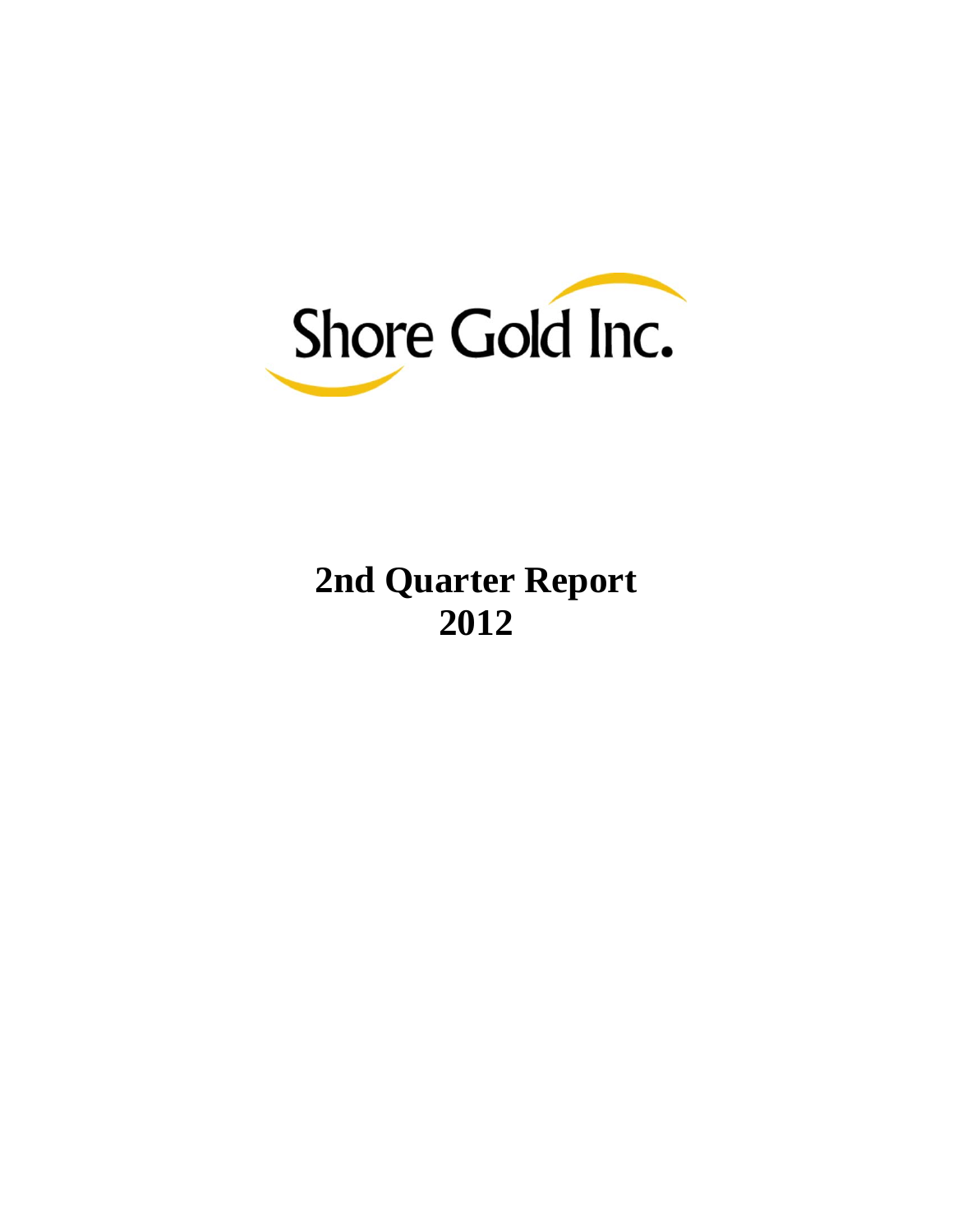

# **MANAGEMENT'S DISCUSSION & ANALYSIS ("MD&A")**

For the three and six months ended June 30, 2012

The following discussion and analysis is prepared by Management as of August 10, 2012 and should be read in conjunction with the unaudited condensed interim consolidated financial statements for the period ended June 30, 2012 ("financial statements for the period ended June 30, 2012"), as well as the audited consolidated financial statements and annual MD&A for the year ended December 31, 2011 available on SEDAR at [www.sedar.com.](http://www.sedar.com/) Shore Gold Inc. ("Shore", "SGF", or "the Company") prepared its financial statements for the period ended June 30, 2012 in accordance with International Accounting Standard ("IAS") 34, Interim Financial Reporting using accounting policies consistent with the International Financial Reporting Standards ("IFRS") issued by the International Accounting Standards Board ("IASB"). All currency amounts are quoted in Canadian Dollars, unless otherwise stated.

## **Overview**

During the second quarter of 2012, the Company's main focus was working on the preparation of the Revised Environmental Impact Statement ("EIS") for the Star – Orion South Diamond Project ("Project") and continuing to seek opportunities for development capital through participation in the Project by a third party or a syndicate of investors. The Star – Orion South Diamond Project is situated in the Fort à la Corne kimberlite field in central Saskatchewan. The Star – Orion South Diamond Project includes the 100 percent Shore owned Star Diamond Project, as well as Star West and the Orion South Kimberlite, which fall within the adjacent Fort à la Corne Joint Venture ("FALC-JV"). Shore has a 67 percent interest in the FALC-JV and Newmont Canada FN Holdings ULC ("Newmont") has a 33 percent interest. Shore is presently focused on the completion of all federal and provincial requirements for Project approval and subsequent permitting while pursuing development capital.

The Company has completed a National Instrument ("NI") 43-101 compliant Technical Report ("Feasibility Technical Report") documenting the Feasibility Study and Mineral Reserve for the Star – Orion South Diamond Project ("Feasibility Study"), the results of which were announced in July 2011 (See SGF News Release dated July 14, 2011). The Feasibility Study includes a cash flow model Base Case net present value ("NPV") of \$2.1 billion (using a 7 percent discount rate) for an Internal Rate of Return ("IRR") of 16 percent before taxes and royalties and an after-taxes and royalties NPV of \$1.3 billion with an IRR of 14 percent. The cash flow model of the Feasibility Study is based on Probable Mineral Reserves of 279 million diluted tonnes of kimberlite at a weighted average grade of 12.3 carats per hundred tonnes ("cpht") containing 34.4 million carats at a weighted average price of US\$242 per carat. The full details of the Feasibility Technical Report can be viewed on the Company's website (www.shoregold.com) or on SEDAR (www.sedar.com).

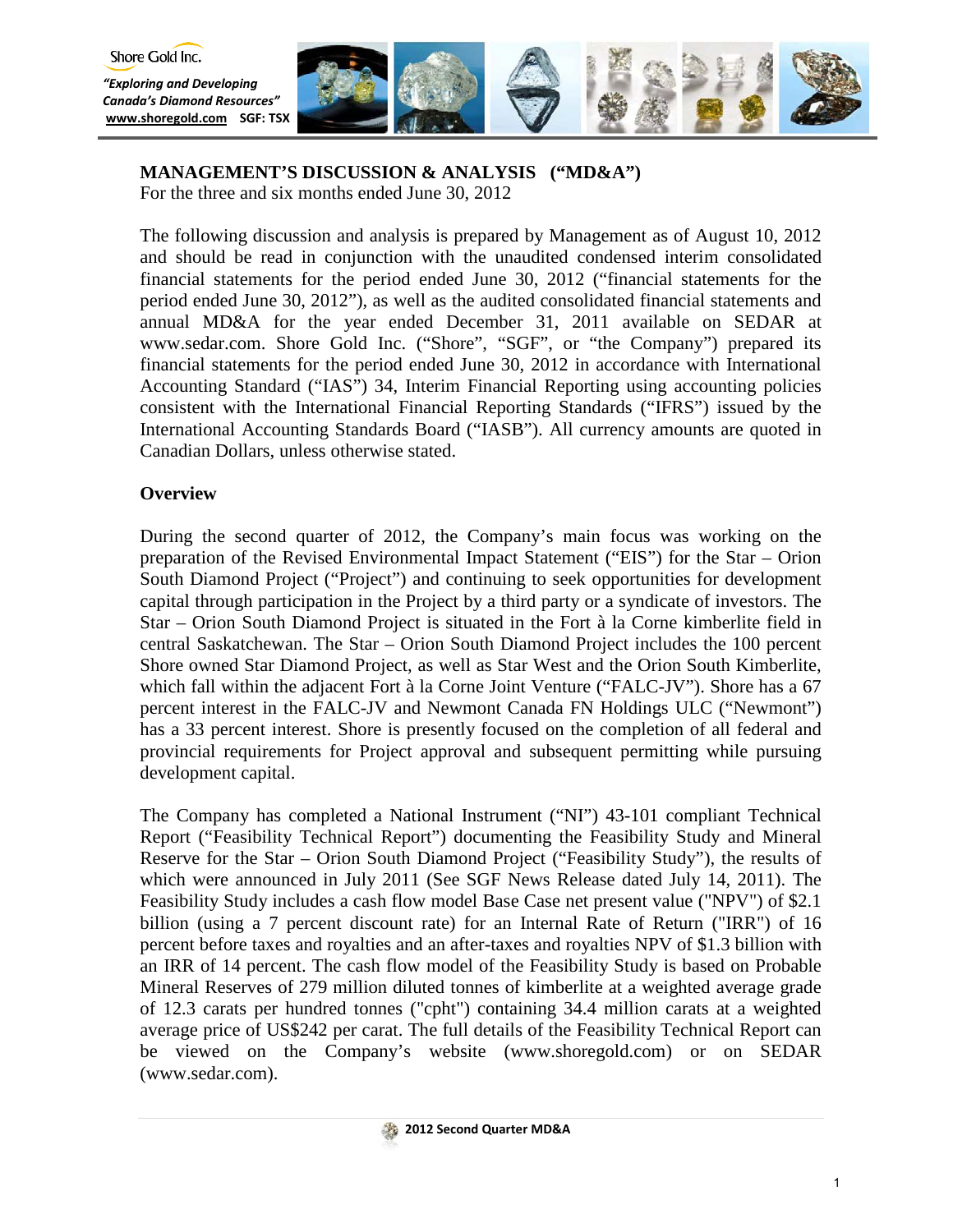

# **Events relating to the Star - Orion South Diamond Project**

The Environmental Impact Assessment ("EIA") process for the Star – Orion South Diamond Project has been on-going since the Project Proposal was filed in November 2008. The Revised EIS, which describes the potential environmental and socio-economic effects of the Project, was submitted to provincial and federal regulators on August 10, 2012 (See SGF News Release dated August 10, 2012). The original Draft EIS, submitted to the regulators in December 2010, was based on the Star – Orion South Diamond Project Pre-Feasibility Study, which was published in March 2010. This Draft EIS generated 319 review comments and information requests from Federal and Provincial agencies, and 483 review comments and information requests from Aboriginal groups. The Revised EIS is based on the Feasibility Study of the Star – Orion South Diamond Project, published August 2011, and incorporates responses to all the review comments and information requests. The Revised EIS includes comprehensive Traditional Land Use information generated as a consequence of Information Gathering Agreements signed with nine Aboriginal groups with an expressed interest in the Project. Shore and AMEC Environment and Infrastructure ("AMEC") have jointly prepared the Revised EIS.

## **Financial Highlights**

Select financial information of the Company for the three and six month periods ended June 30, 2012 and 2011 is summarized as follows:

|                                                | <b>Three Months</b><br>Ended<br>June 30, 2012 | <b>Three Months</b><br>Ended<br>June 30, 2011<br>\$ | <b>Six Months</b><br><b>Ended</b><br>June 30, 2012 | <b>Six Months</b><br><b>Ended</b><br>June 30, 2011 |
|------------------------------------------------|-----------------------------------------------|-----------------------------------------------------|----------------------------------------------------|----------------------------------------------------|
| <b>Revenues</b> (millions)                     | 0.1                                           | 0.1                                                 | 0.1                                                | 0.1                                                |
| <b>Net loss</b> (millions)                     | 2.2                                           | 4.0                                                 | 6.0                                                | 5.3                                                |
| Net loss per share $(1)$                       | 0.01                                          | 0.02                                                | 0.03                                               | 0.02                                               |
| <b>Total assets</b> (millions)                 | 16.6                                          | 236.7                                               | 16.6                                               | 236.7                                              |
| Total non-current liabilities (millions) $(2)$ | 1.4                                           | 1.4                                                 | 1.4                                                | 1.4                                                |
| <b>Working capital</b> (millions)              | 11.6                                          | 20.6                                                | 11.6                                               | 20.6                                               |

**(1) Basic and diluted.**

**(2) Total non-current liabilities are comprised of environmental rehabilitation provisions for which the Company has provided letters of credit, backed by short-term securities that are recorded on the Company's financial statements as restricted cash.**

## **Results of Operations**

For the quarter ended June 30, 2012, the Company recorded a net loss of \$2.2 million or \$0.01 per share compared to a net loss of \$4.0 million or \$0.02 per share for the same period in 2011. The losses during these quarters were due to operating costs and exploration and evaluation expenditures incurred by the Company exceeding interest revenue earned on cash and cash equivalents and short-term investments. The loss during the quarter ended June 30, 2012 was lower than the same period in 2011 primarily due to lower share-based payment costs as well as lower costs as a result of the reductions to the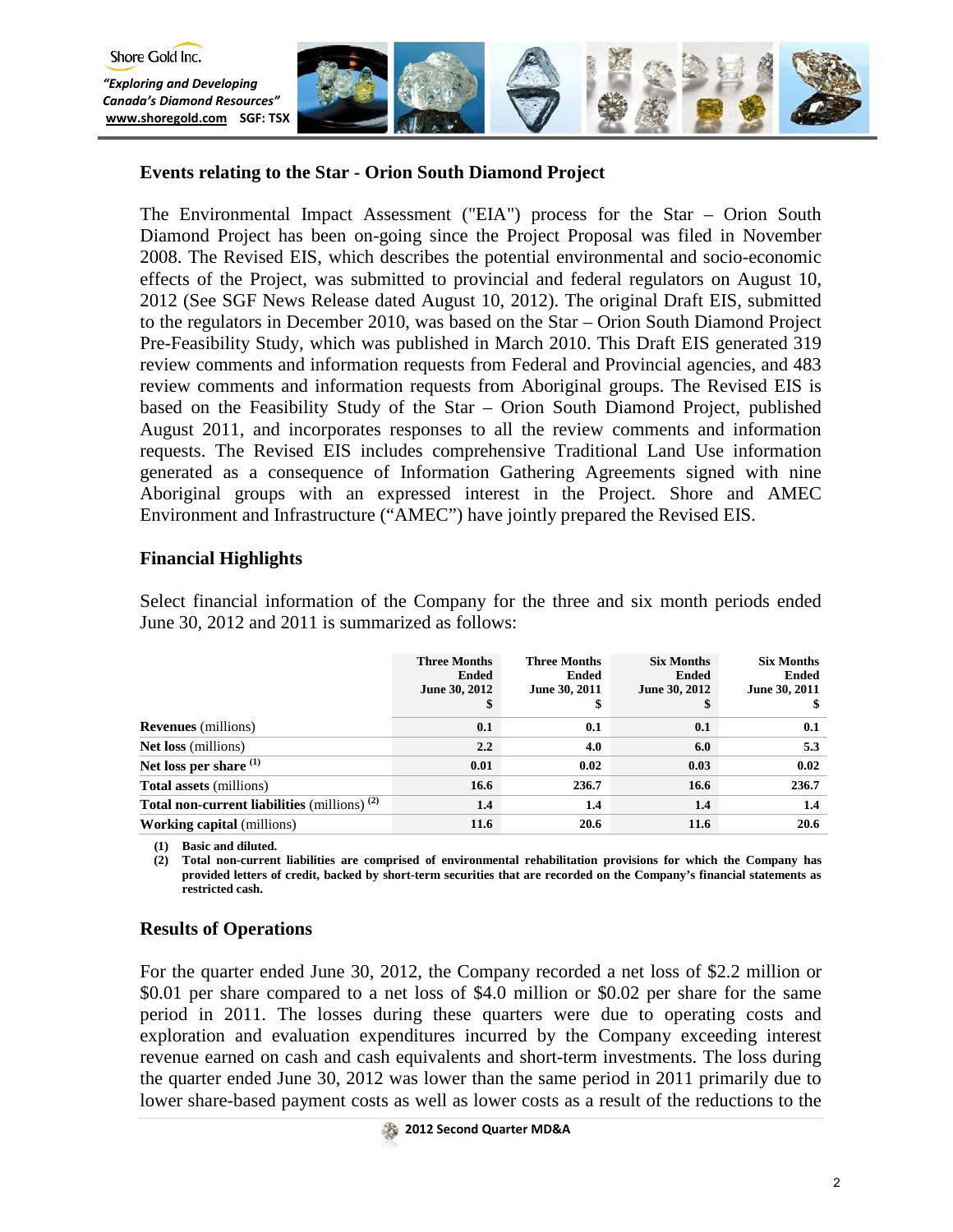



Company's directors, officers and personnel that took place earlier in the year (See SGF News Release dated February 29, 2012).

## *Revenues*

The Company invested excess cash reserves in interest-bearing short-term deposits while ensuring funds were available to meet cash outflow requirements associated with the Company's exploration and evaluation projects and for general corporate matters. For the quarter ended June 30, 2012 the Company reported interest and other revenue of \$75 thousand as compared to \$62 thousand for the quarter ended June 30, 2011.

## *Expenses*

Expenses incurred during the quarter ended June 30, 2012 were \$2.0 million compared to \$4.1 million for the same period in 2011. This \$2.1 million decrease was largely attributed to the effect of accounting for share-based payments. Once the effect of accounting for share-based payments is removed, expenditures become easier to compare year over year. The following analysis removes the \$31 thousand of share-based payments that were expensed during the second quarter of 2012 as well as the \$1.2 million of share-based payments that were expensed during the second quarter of 2011. Expenses for the quarter ended June 30, 2012 decreased by \$0.9 million to \$2.0 million from \$2.9 million during the quarter ended June 30, 2011. This decrease was primarily due to lower exploration and evaluation expenditures incurred by the Company during the quarter ended June 30, 2012 (\$1.1 million) compared to the quarter ended June 30, 2011 (\$1.6 million) due to the nature of work performed on the Star – Orion South Diamond Project as well as the reduction in the Company's personnel that took place earlier in the year. Exploration and evaluation expenditures incurred during the quarter ended June 30, 2012 related to the continuation of the EIA process for the Star – Orion South Diamond Project as well as ongoing administration and maintenance of the Company's exploration and evaluation properties. Expenditures incurred during the quarter ended June 30, 2011 related to the desk-top engineering studies and data gathering and analysis required to complete the Star – Orion South Diamond Project Feasibility Study as well as the continuation of the EIA process. Administration, consulting and professional fees, and corporate development expenditures for the quarter ended June 30, 2012 decreased by \$0.4 million to \$0.9 million, from \$1.3 million during the same period in 2011, primarily due to the reductions to the Company's directors, officers and personnel that took place earlier in the year.

# *Investment in Wescan Goldfields Inc.*

At June 30, 2012, Shore held 12,955,567 (2011 – 12,955,567) shares of Wescan Goldfields Inc. ("Wescan"), a publicly traded company on the TSX Venture exchange. The Company accounts for its investment in Wescan as an available-for-sale financial instrument. The fair value based on the closing trading price of the common shares of Wescan at June 30, 2012 was \$194 thousand (December 31, 2011 – \$583 thousand). As a result, for the quarter ended June 30, 2012 the Company recognized a \$259 thousand decrease (quarter ended June 30, 2011 – \$777 thousand decrease) in the carrying value of its investment in Wescan. At December 31, 2011, the Company assessed that there was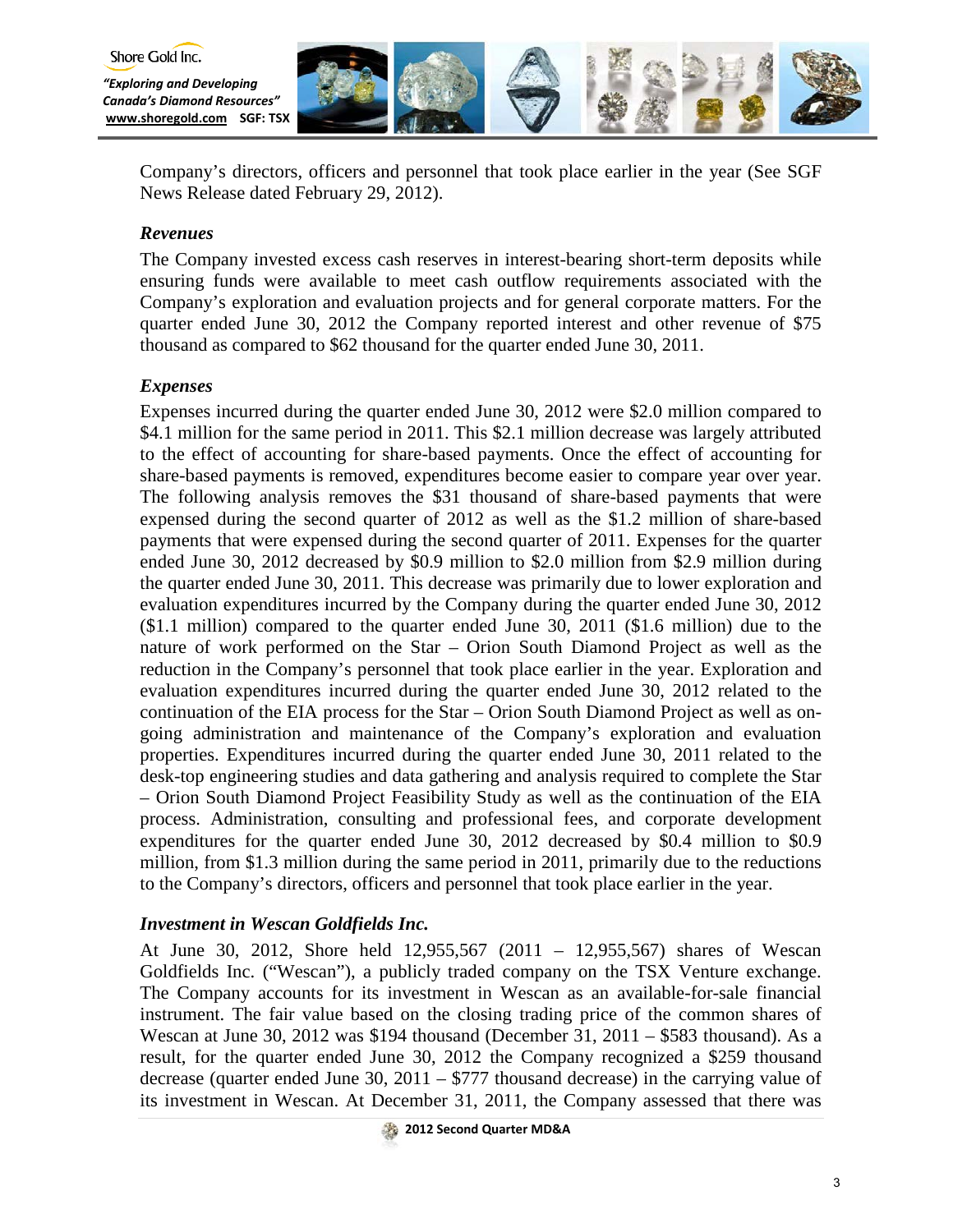

objective evidence that this investment was impaired. As the Company's assessment at June 30, 2012 has not changed, the change in fair value during the quarter ended June 30, 2012 was recognized in the consolidated statement of loss instead of comprehensive loss. At June 30, 2012, a 10 percent decrease in the market price of Wescan would result in a \$19 thousand decrease in fair value.

# *Financing*

No financing activities occurred during the quarter ended June 30, 2012. During the quarter ended June 30, 2011 there were 30,000 options exercised resulting in additional cash flow from financing activities of \$8 thousand.

## **Year to Date**

## *Results of Operations*

For the six months ended June 30, 2012, the Company recorded a net loss of \$6.0 million or \$0.03 per share compared to a net loss of \$5.3 million or \$0.02 per share for the same period in 2011. The losses were primarily due to ongoing operating costs and exploration and evaluation expenditures incurred by the Company exceeding interest revenue earned on cash and cash equivalents and short-term investments. The sale of certain investments for \$1.3 million over the carrying value reduced the Company's net loss for the six months ended June 30, 2011.

## *Revenues*

The Company invested excess cash reserves in interest bearing short-term deposits while ensuring funds would be available for cash outflow requirements associated with the Company's exploration projects. For the six months ended June 30, 2012 and 2011 the Company reported interest and other revenue of \$118 thousand and \$102 thousand respectively.

## *Expenses*

Total operating costs for the six months ended June 30, 2012 were \$5.7 million compared to \$6.7 million for the six months ended June 30, 2011. These amounts include the \$0.1 million of share-based payments that was expensed during the six months ended June 30,  $2012$  (2011 – \$1.3 million). Once the effect of accounting for share-based payments is removed, expenditures become easier to compare year over year. After removing the effect of accounting for share-based payments, expenses for the six months ended June 30, 2012 increased by \$0.2 million to \$5.6 million from \$5.4 million during the six months ended June 30, 2011. Exploration and evaluation expenditures were \$2.8 million for the six months ended June 30, 2012 compared to \$2.9 million for the same period in 2011. This decrease was primarily due to the nature of work performed on the Star – Orion South Diamond Project. Exploration and evaluation expenditures incurred during the six months ended June 30, 2012 related to the continuation of the EIA process for the Star – Orion South Diamond Project as well as on-going administration and maintenance of the Company's exploration and evaluation properties. Expenditures incurred during the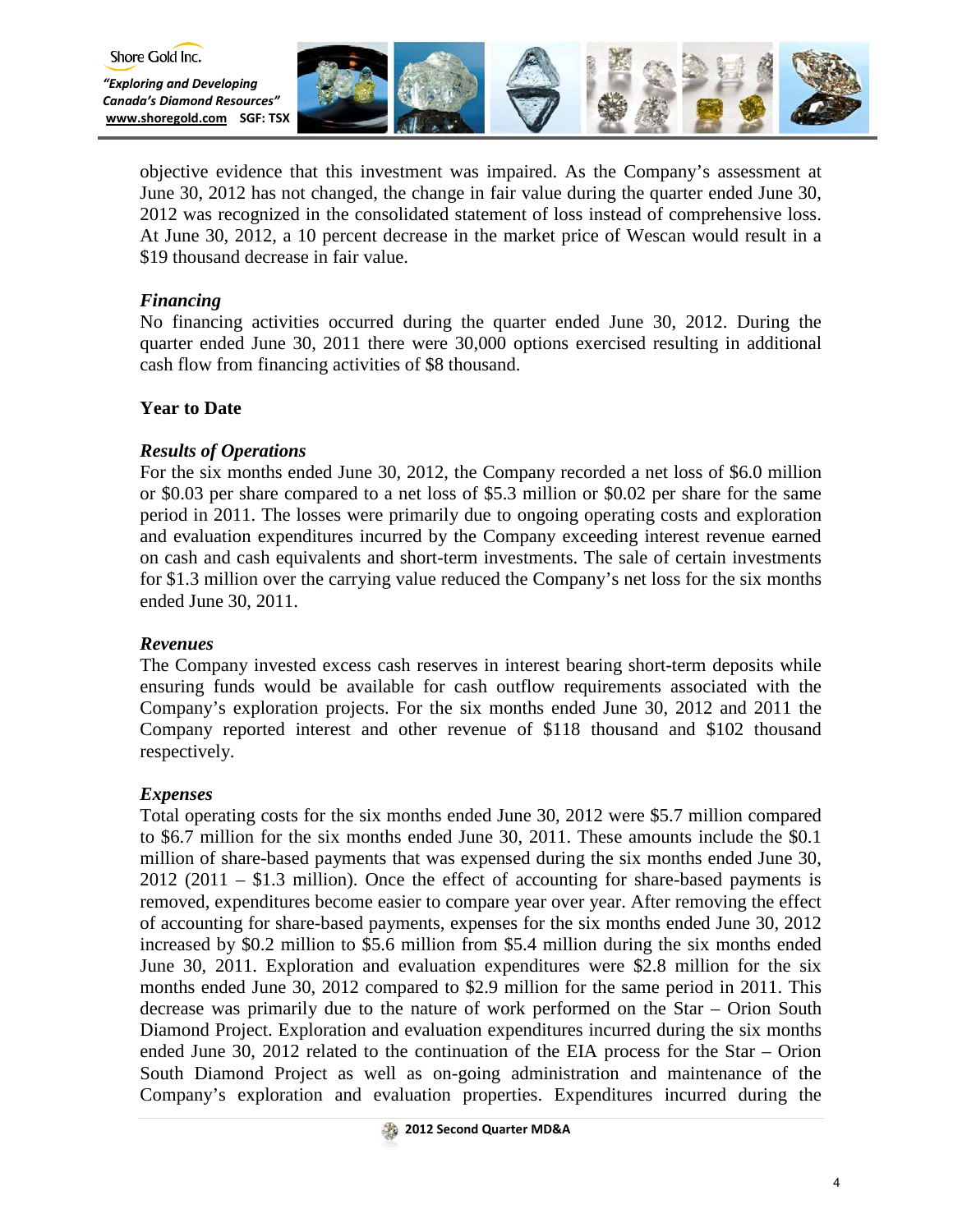

quarter ended June 30, 2011 related to the desk-top engineering studies and data gathering and analysis required for the Feasibility Study as well as the continuation of the EIA process. Administration, consulting and professional fees, and corporate development expenditures increased by \$0.3 million for the six months ended June 30, 2012 to \$2.8 million compared to \$2.5 million for the same period in the prior year. This increase is largely attributed to termination benefits and severance costs incurred during the first quarter of 2012 relating to the reduction in the Company's directors, officers and personnel.

## *Investment in Wescan Goldfields Inc.*

For the six months ended June 30, 2012, the fair value of the Company's investment in Wescan decreased by \$389 thousand (six months ended June 30, 2011 – \$389 thousand decrease).

# *Change in fair value of long-term investments*

During the six months ended June 30, 2011, the Company sold its investments ("Notes") for \$10.2 million. These Notes were received during January 2009 in exchange for the Company's Canadian third party asset-backed commercial paper ("ABCP") upon the successful implementation of the ABCP restructuring plan. For the year ended December 31, 2011, the Company recorded a \$1.3 million gain from the December 31, 2010 carrying value.

# *Financing*

No financing activities occurred during the six months ended June 30, 2012. During the six months ended June 30, 2011 there were 30,000 options exercised resulting in additional cash flow from financing activities of \$8 thousand.

|                                             | 2012  |        |       | 2011                     |       |                          | 2010     |         |
|---------------------------------------------|-------|--------|-------|--------------------------|-------|--------------------------|----------|---------|
|                                             | Qtr 2 | Otr 1  | Otr 4 | Otr 3                    | Otr 2 | Otr 1                    | $O$ tr 4 | Otr $3$ |
| <b>Revenues</b> <sup>(1)</sup> (\$millions) | 0.1   | $\sim$ | 0.1   | $\overline{\phantom{a}}$ | 0.1   | $\overline{\phantom{a}}$ |          | ۰       |
| Net loss <sup>(2)</sup> (\$millions)        | 2.2   | 3.8    | 212.0 | 2.6                      | 4.0   |                          | 6.3      | 6.7     |
| Net loss per share $(3)$ (\$)               | 0.01  | 0.02   | 0.94  | 0.01                     | 0.02  | 0.01                     | 0.03     | 0.03    |
| $(4)$ (millions)<br>Shares outstanding      | 224.7 | 224.7  | 224.7 | 224.6                    | 224.5 | 224.5                    | 224.5    | 224.5   |

## **Summary of Quarterly Results**

*(1) Revenues are primarily related to interest earned on the Company's cash and short-term investments.* 

*(2) The net losses during the first two quarters of 2012, the first three quarters of 2011 and the last two quarters of 2010 were primarily related to expenditures incurred by the Company exceeding interest revenue earned. Also contributing to the net loss during the first quarter of 2012 were costs associated with reductions to the Company's personnel. The net loss during the fourth quarter of 2011 was primarily related to impairments of exploration and evaluation assets of the Company. The loss during the first quarter of 2011 was lower due to positive changes in fair value of long-term investments as well as lower exploration and evaluation expenditures incurred.* 

*(4) Changes in the number of shares outstanding are the result of option exercises during 2011.* 

*<sup>(3)</sup> Basic and diluted.*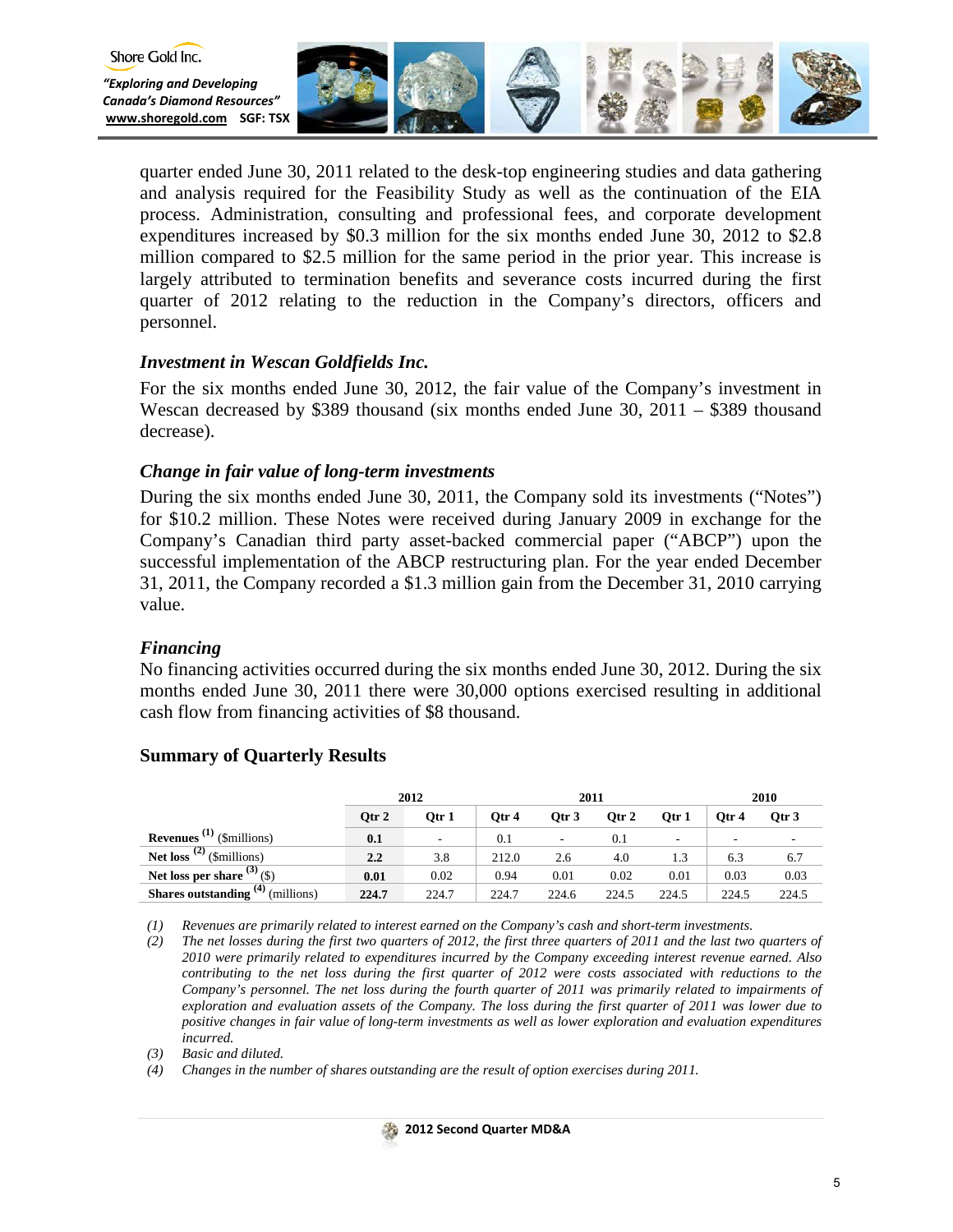

# **Related Party Transactions**

Messrs. Kenneth E. MacNeill (President and Chief Executive Officer) and George H. Read (Senior Vice President of Exploration and Development), through their respective consulting companies, hold management and consulting contracts with the Company. During the three-month period ended June 30, 2012, Messrs. MacNeill and Read's monthly contracted fees were \$36 thousand  $(2011 - $36$  thousand) and \$21 thousand  $(2011 - $20$ thousand), respectively. During the three-month period ended March 31, 2012, the management services agreement with Harvey J. Bay (Chief Financial Officer) was terminated by the Company. This contract termination by the Company resulted in termination benefits of \$601 thousand, of which is \$300 thousand is included in accounts payable and accrued liabilities at June 30, 2012.

During the six-month period ended June 30, 2012 total compensation paid or payable to these officers (through companies controlled by Messrs. MacNeill, Bay and Read) and to directors of the Company was  $$1.2$  million (2011 –  $$1.4$  million). Of these amounts,  $$0.4$ million  $(2011 - $0.9$  million) was included in administration expense and \$0.8 million (2011 – \$0.5 million) was included in consulting and professional fees expense.

The above transactions were in the normal course of operations and are measured at an amount agreed to by the related parties.

# **Liquidity**

The Company does not currently operate any producing properties and, as such, is dependent upon the issuance of new equity to finance its ongoing obligations and advance its exploration properties. Until the Company's surplus cash is required to fund exploration or development activities it is invested in a variety of highly rated instruments. The Company expects its current capital resources will be sufficient to carry out its present plans.

At June 30, 2012 the Company had \$11.4 million in cash and cash equivalents and shortterm investments. The Company has also supplied  $$1.8$  million (2011 –  $$2.6$  million) of irrevocable standby letters of credit issued by a Canadian chartered bank. The security related to the letters of credit is included in restricted cash and excluded from the Company's working capital. The majority of these securities are for environmental rehabilitation provisions.

# **Capital Resources and Outstanding Share Data**

As at June 30, 2012 the Company had working capital of \$11.6 million compared to \$15.9 million at December 31, 2011. The Company expects its current capital resources will be sufficient to carry out its present plans while it completes the environmental permitting process and attempts to secure Project financing.

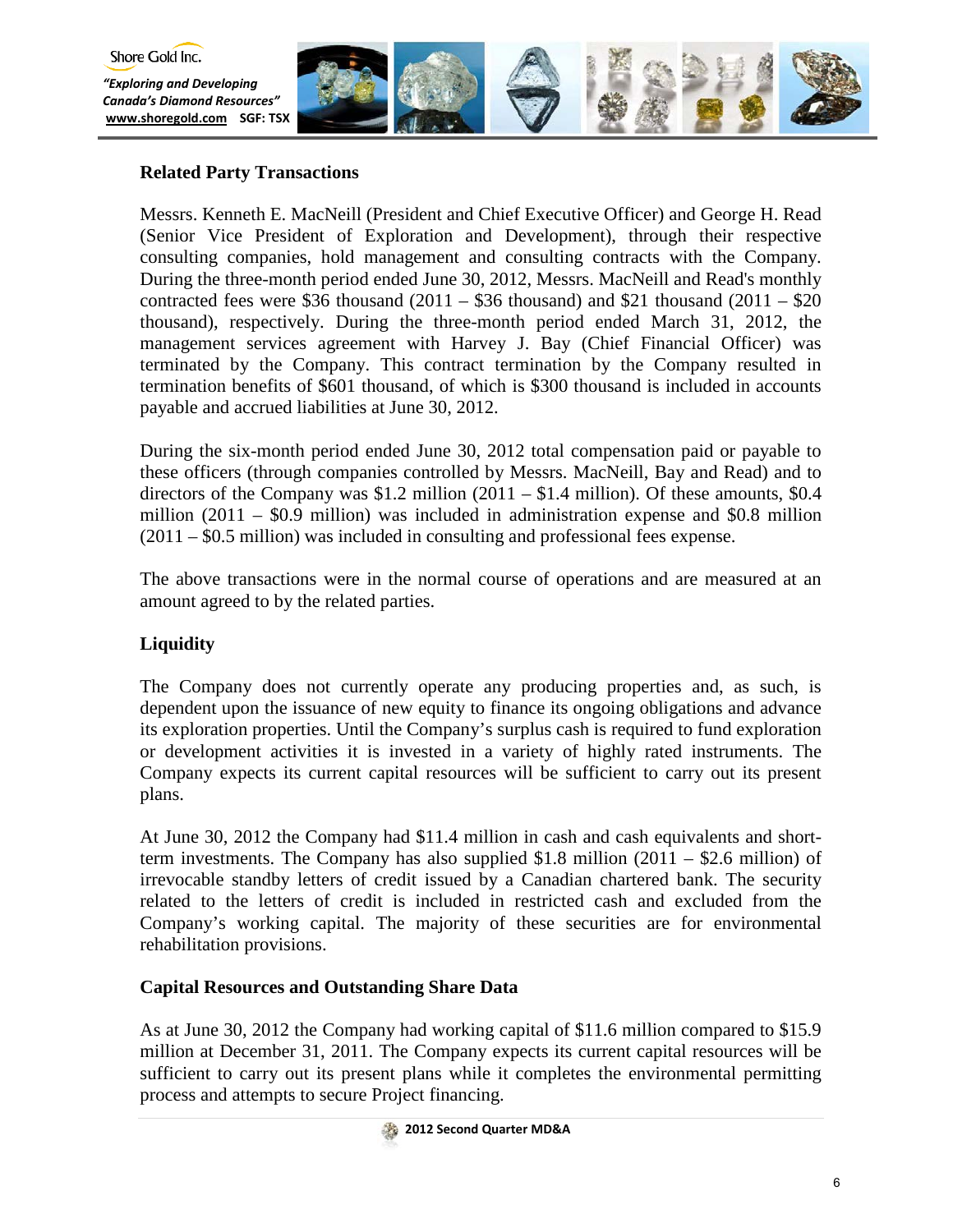

At June 30, 2012 the Company had 224,709,242 shares issued and outstanding and 9,510,000 options outstanding (weighted average exercise price of \$1.13). The number of shares outstanding remained unchanged from December 31, 2011 while the number of options outstanding declined by 2,050,000 from December 31, 2011. The decrease in options outstanding was due to 2,515,000 option expiries and forfeitures, offset by 465,000 options granted at an exercise price of \$0.28. As at August 10, 2012, the Company's issued and outstanding shares and options remained unchanged from June 30, 2012.

## **Financial Instruments**

As at June 30, 2012, the fair value of all of the Company's financial instruments approximates their carrying value. Certain financial instruments are exposed to the following financial risks:

## Credit risk

Credit risk is the risk of an unexpected loss by the Company if a customer or third-party to a financial instrument fails to meet its contractual obligations. The Company considers this risk to be insignificant as the majority of the Company's cash and cash equivalents, shortterm investments, and restricted cash are invested in Government of Canada treasury bills which are backed by the Government of Canada. At June 30, 2012, the Company's credit risk relates to its cash and cash equivalents, short-term investments, and restricted cash of \$13.2 million (December 31, 2011 – \$18.1 million).

# Liquidity risk

Liquidity risk is the risk that the Company will not be able to meet its financial obligations as they fall due. The Company's approach is to forecast future cash flows to ensure that it will have sufficient liquidity to meet its obligations when due. To ensure the Company has sufficient cash on hand, the Company prepares annual capital and operating budgets which are regularly monitored and updated as considered necessary. As at June 30, 2012, the Company had working capital of \$11.6 million, excluding restricted cash. Management believes this working capital will be sufficient to meet financial obligations as they fall due.

As at June 30, 2012, the Company had guaranteed certain liabilities by issuing \$1.8 million (December 31, 2011 – \$2.6 million) of irrevocable standby letters of credit. The Company backs the letters of credit with investments which have been recorded on the financial statements as restricted cash (note 6). The Company does not include restricted cash in its working capital when analyzing its liquidity requirements. The majority of the guarantees at June 30, 2012 relate to environmental rehabilitation provisions.

The Company is pursuing options to finance the further exploration and development of the Star – Orion South project as it currently does not have sufficient funds to put any of its property interests into production from its own financial resources. Financing options include joint venture arrangements, debt financing, equity financing or other means. The

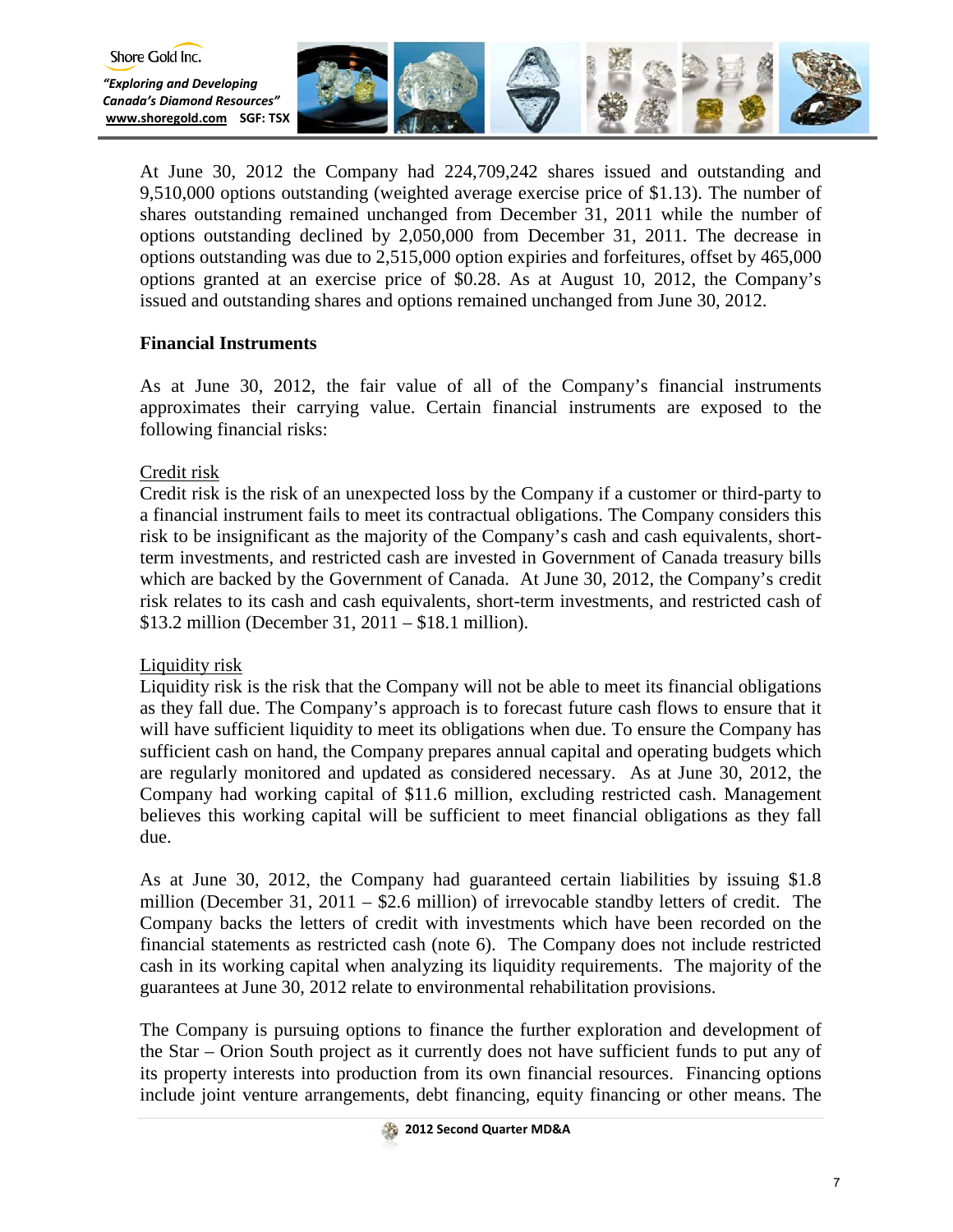

Company believes it has sufficient liquidity to continue operations until financing is arranged. However, there is no assurance that Shore will be successful in obtaining required financing as and when needed. Failure to obtain additional financing on a timely basis may cause the Company to postpone development plans, forfeit rights in its properties or joint operations or reduce or terminate its operations.

## Market risk

Shore Gold Inc.

Market risk is the risk that the fair value of a financial instrument will fluctuate because of changes in market prices. Market risks are comprised of four types: foreign currency risk, interest rate risk, commodity price risk and equity price risk. As at June 30, 2012, the Company does not have significant exposure to any of these market risks.

# **Critical Accounting Estimates**

The financial statements for the period ended June 30, 2012 have been prepared in accordance with IAS 34 using accounting policies consistent with IFRS issued by the IASB and interpretations of IFRIC. The Company's accounting policies are described in note 3 to the financial statements for the period ended June 30, 2012. Certain of these policies involve critical accounting estimates as they require management to make particularly subjective or complex judgments about matters that are inherently uncertain and because of the likelihood that materially different amounts could be reported under different conditions or using different assumptions. The uncertainties related to these areas could significantly impact the Company's results of operations, financial condition and cash flows.

In preparing the financial statements for the period ended June 30, 2012, significant judgments have been made by management in applying the Company's accounting policies. In particular, the significant areas of estimation uncertainty considered by management in preparing the financial statements for the period ended June 30, 2012 are: reserve and resource estimation, asset valuations and assessments for impairment, environmental rehabilitation provisions, recovery of deferred tax assets and share-based payment transactions. These assumptions are discussed in more detail in note 4 of the Company's audited consolidated financial statements for the year ended December 31, 2011.

A critical accounting estimate in determining the Company's financial results relates to the recoverability of the carried amounts of exploration and evaluation assets. Management assesses carrying values of these assets each time it issues financial statements.

## **Accounting Changes**

# *Future Accounting Changes*

At the date of authorization of financial statements for the period ended June 30, 2012, the International Accounting Standards Board ("IASB") and the International Financial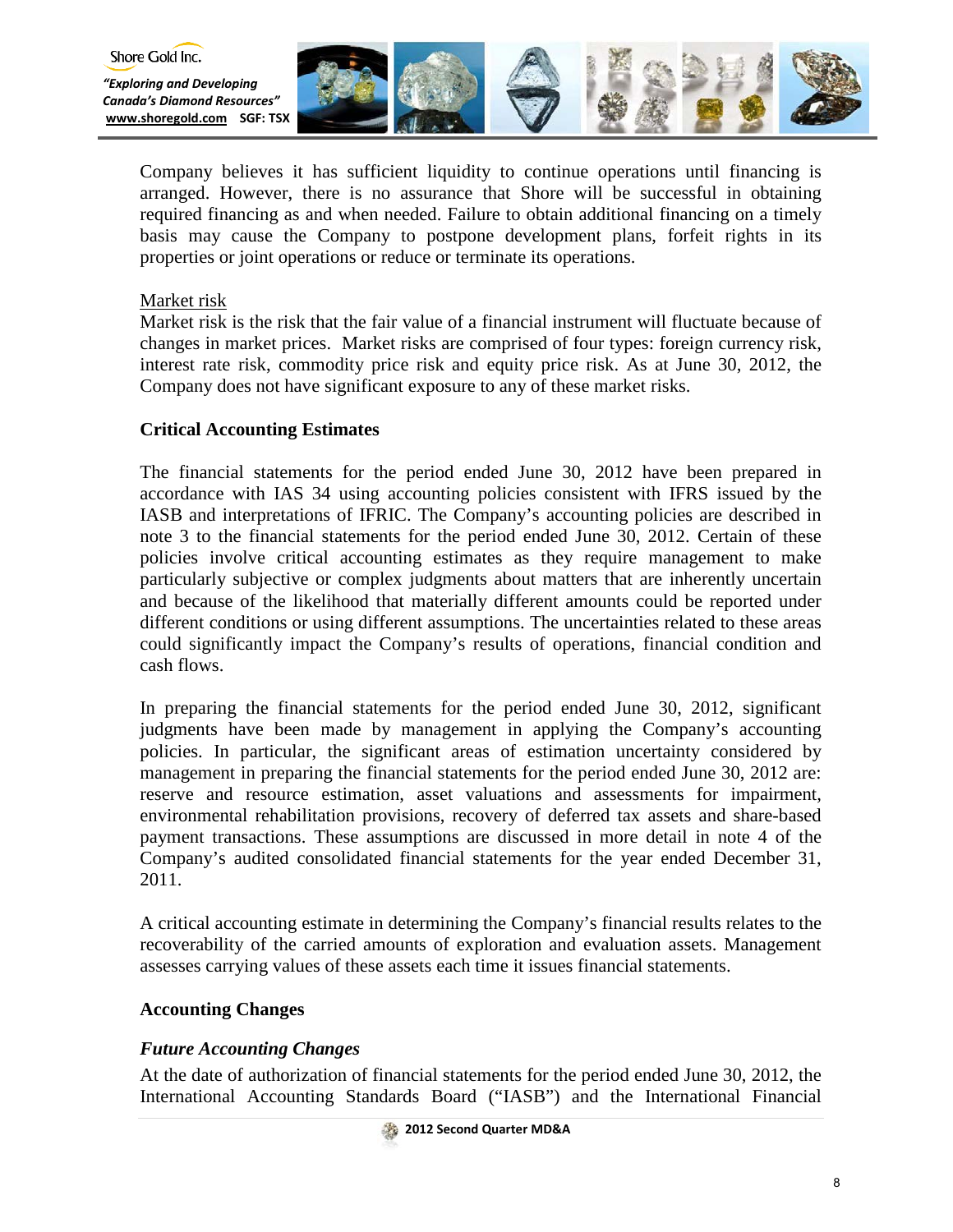

Reporting Interpretations Committee ("IFRIC") have issued certain new and revised Standards and Interpretations which are not yet effective for the relevant reporting periods. The Company is yet to assess the full impact of the following and intends to adopt the standard no later than the accounting period beginning on January 1, 2013: IFRS 10 *Consolidated Financial Statements*, IFRS 11 *Joint Arrangements*, IFRS 12 *Disclosure of Interests in Other Entities*, IFRS 13 *Fair Value Measurement*, IFRIC 20 *Stripping Costs in the Production Phase of a Surface Mine*. The Company is yet to assess the full impact of the following and intends to adopt the standard no later than the accounting period beginning on January 1, 2015: IFRS 9 *Financial Instruments*.

There are no other IFRSs or IFRIC interpretations that are not yet effective that would be expected to have a material impact on the Company.

# **Disclosure Controls and Procedures**

Shore Gold Inc.

The Company has disclosure controls and procedures in place to provide reasonable assurance that any information required to be disclosed by the Company under securities legislation is recorded, processed, summarized and reported within the applicable time periods, and to ensure that required information is gathered and communicated to the Company's management so that decisions can be made about timely disclosure of that information. In accordance with the requirements of *National Instrument 52-109 Certification of Disclosure in Issuer's Annual and Interim Filings*, the Company's management, under the supervision and with the participation of the Company's Chief Executive Officer and Chief Financial Officer, are responsible for establishing and maintaining disclosure controls and procedures and have caused these to be designed to provide reasonable assurance that material information is made known to management, particularly during the period in which these filings are being prepared; and information required to be disclosed is recorded, processed, summarized and reported within the time periods specified in securities legislation.

There have been no significant changes in the Company's disclosure controls during the quarter ended June 30, 2012.

# **Internal Controls over Financial Reporting Procedures**

The Company's management is responsible for establishing and maintaining adequate internal controls over financial reporting. Any system of internal controls over financial reporting, no matter how well designed, has inherent limitations. Therefore, even those systems determined to be effective can provide only reasonable assurance with respect to financial statement preparation and presentation. In accordance with the requirements of *National Instrument 52-109 Certification of Disclosure in Issuer's Annual and Interim Filings*, the Company's management, under the supervision and with the participation of the Chief Executive Officer and the Chief Financial Officer, have designed the Company's internal controls over financial reporting as of the end of the period covered by these

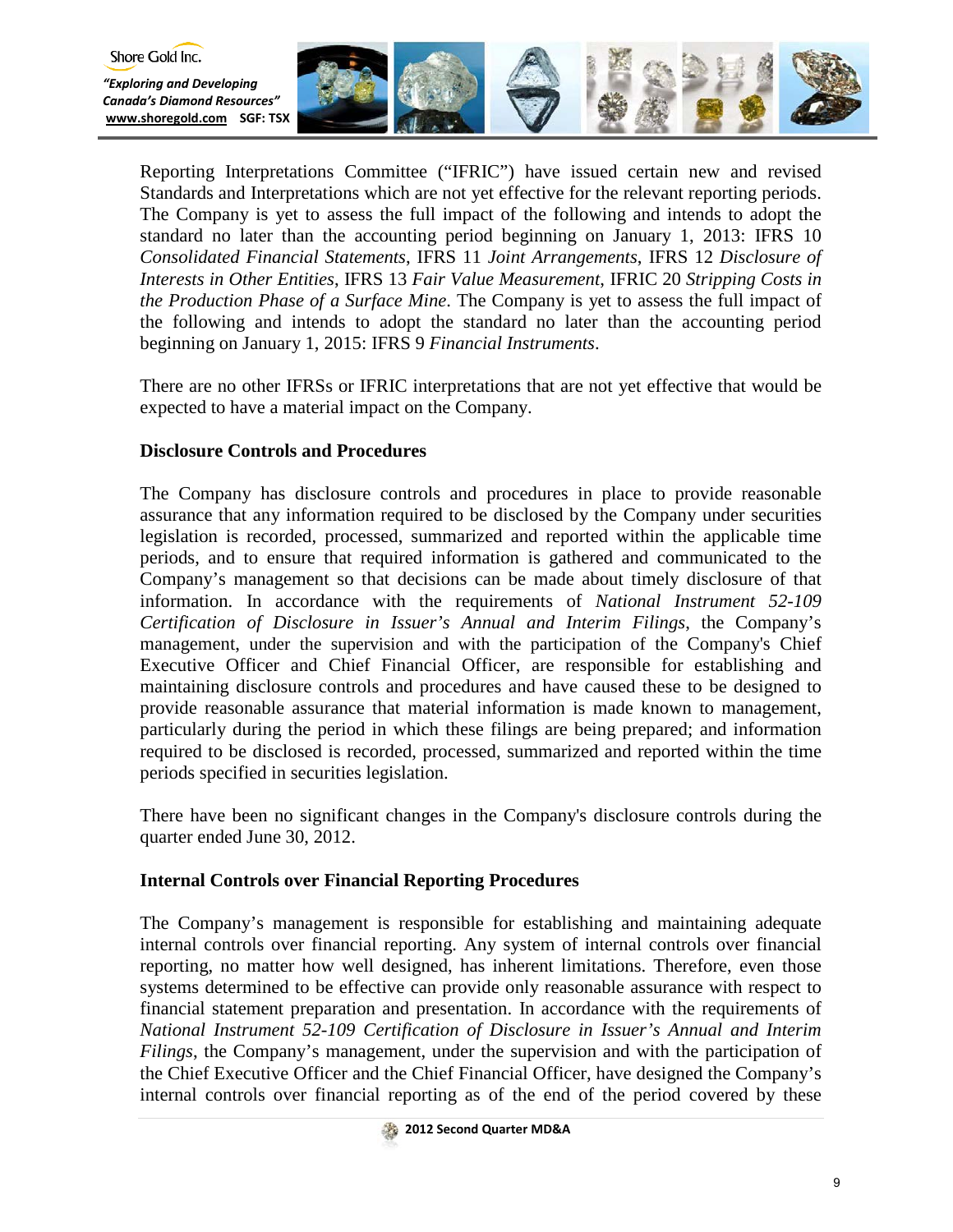

filings so that the internal controls over financial reporting provide reasonable assurance regarding the reliability of financial reporting and the preparation of financial statements for external purposes in accordance with IFRS issued by the IASB and interpretations of the IFRIC.

There have been no significant changes to internal controls over financial reporting during the quarter ended June 30, 2012 that could have materially affected or are reasonably likely to materially affect the Company's internal controls over financial reporting.

## **Outlook**

Shore Gold Inc.

The Company is proceeding with the completion of the environmental permitting process and continuing to seek opportunities for development capital through participation in the Project by a third party or a syndicate of investors. Measures taken earlier in the year will enable the Company to conserve its cash position and provide an extended operating window in which Shore can complete the environmental permitting process and continue to seek opportunities for development capital.

Diamond prices used in the Feasibility Study were based on valuations by the Company's diamond consultants, WWW International Diamond Consultants Ltd. using their February 2011 price book. The details of the February 2011 valuation of the Star and Orion South diamond parcels were published in Shore's News Release dated March 2, 2011. The results of the Feasibility Study show that the economic model is particularly sensitive to diamond prices and the Project's NPV increases rapidly with rising diamond prices, as shown in Table 4 of the Shore July 14, 2011 News Release (See SGF News Release dated July 14, 2011). Diamond prices increased rapidly in 2011, reaching a peak in early August, when the price of rough softened as a result of world financial uncertainties, particularly in Europe. Rough prices rose during the first quarter of 2012 but the world financial situation has once again caused the price of rough to decrease and current rough prices are now slightly below the price used in the Feasibility Study.

As of August 10, 2012, the Company had approximately \$11.0 million in cash and cash equivalents and short-term investments (excluding \$1.8 million in restricted cash). A portion of the Company's cash and cash equivalents and short-term investments will be used to advance certain aspects of the project, including the EIA and related permitting. The Company continues to evaluate opportunities for development capital and is optimistic these will allow construction to commence in the future.

## **Risks and Uncertainties**

The Company attempts to mitigate risks by identifying, assessing, reporting and managing risks of significance. The following are risks relating to the business of the Company. This information is a summary only of risks currently facing the Company based on its stage of development. Additional risks and uncertainties not presently known may also impact the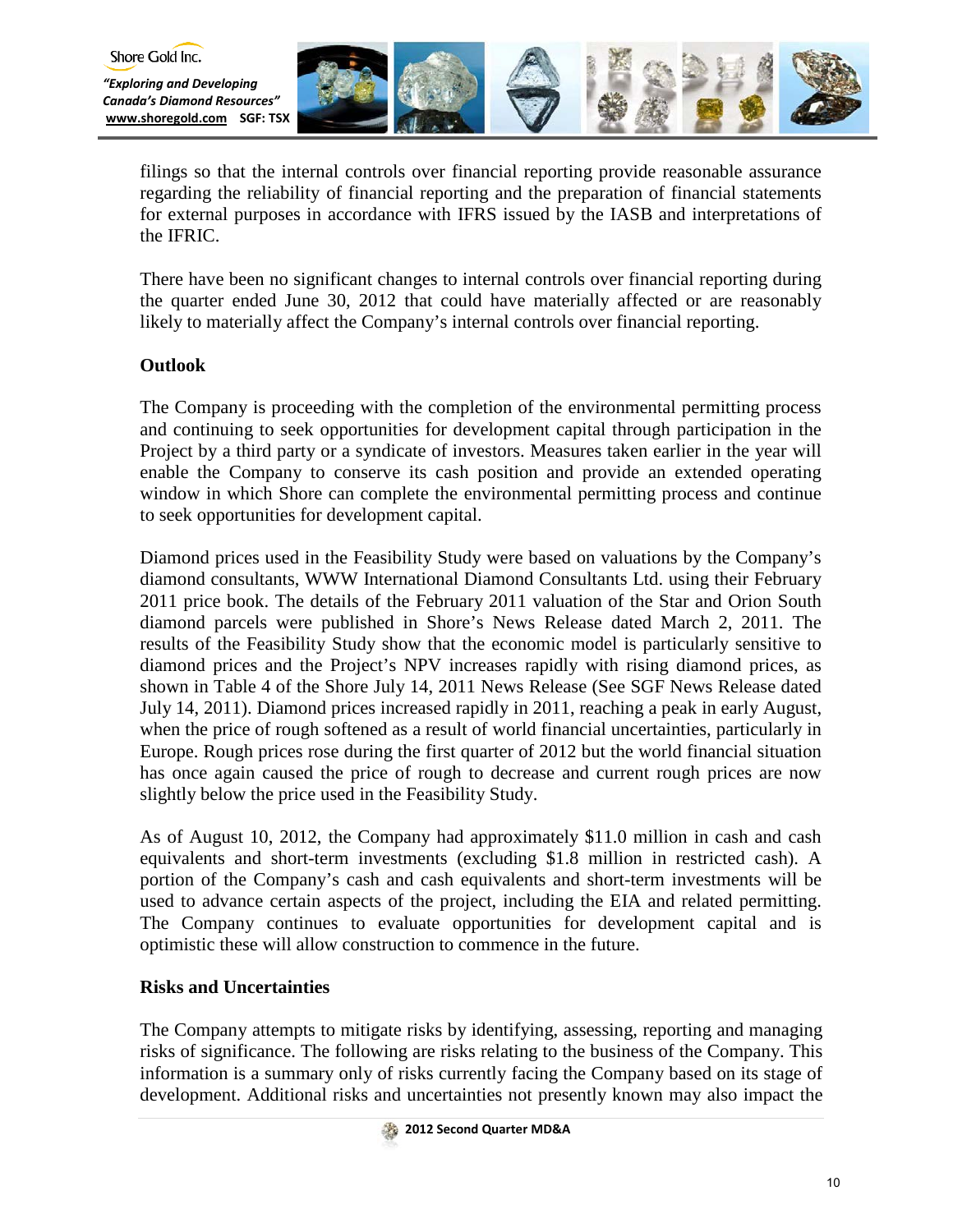

Company's operations. Management's view on risks facing the Company will evolve as the Company's stage of development progresses.

# *Risks Associated With a Non-Producing Company*

The principal risks faced by the Company involve: Shore's ability to obtain financing to further the exploration and development of exploration and evaluation properties in which Shore holds interests; maintaining title to its property claims; obtaining the required permits from various federal, provincial and local governmental authorities; and the ultimate economic feasibility of any future development projects.

The further development and exploration of exploration and evaluation properties in which Shore holds interests or which Shore acquires may depend upon Shore's ability to obtain financing through joint ventures, debt financing, equity financing or other means. The Company currently does not have sufficient funds to put any of its property interests into production from its own financial resources. There is no assurance that Shore will be successful in obtaining required financing as and when needed. Failure to obtain additional financing on a timely basis may cause the Company to postpone development plans, forfeit rights in its properties or joint operations or reduce or terminate its operations. Reduced liquidity or difficulty in obtaining future financing could have an adverse impact on Shore's future cash flows, results of operations and financial condition. The relative prices of diamonds and future expectations for such prices have a significant impact on the market sentiment for investment in diamond mining and exploration companies. To ensure that exploration procedures are being performed effectively and those results are interpreted and reported in a proper manner, management ensures that qualified individuals, service providers and external consultants are utilized in the verification and quality assurance of analytical results.

Title disputes could have adverse consequences to the Company. Managing these issues is an integral part of exploration, development and mining in Canada and Shore is committed to managing these issues effectively. The Company has diligently investigated title to its claims. However, no assurance can be given that title to these properties will not be challenged or impugned in the future by third parties or governments. Management maintains a database to monitor the status of the Company's claims to ensure all claims are in good standing.

The current or future operations of the Company, including development activities and commencement of production on its properties, require permits from various federal, provincial and local governmental authorities. Failure to comply with applicable laws, regulations, and permitting requirements may result in permits not being granted or enforcement actions thereunder, including orders issued by regulatory or judicial authorities causing operations to cease or be curtailed and may include corrective measures requiring capital expenditures, installation of additional equipment, or remedial actions. To the best of the Company's knowledge, it is operating in compliance with all applicable

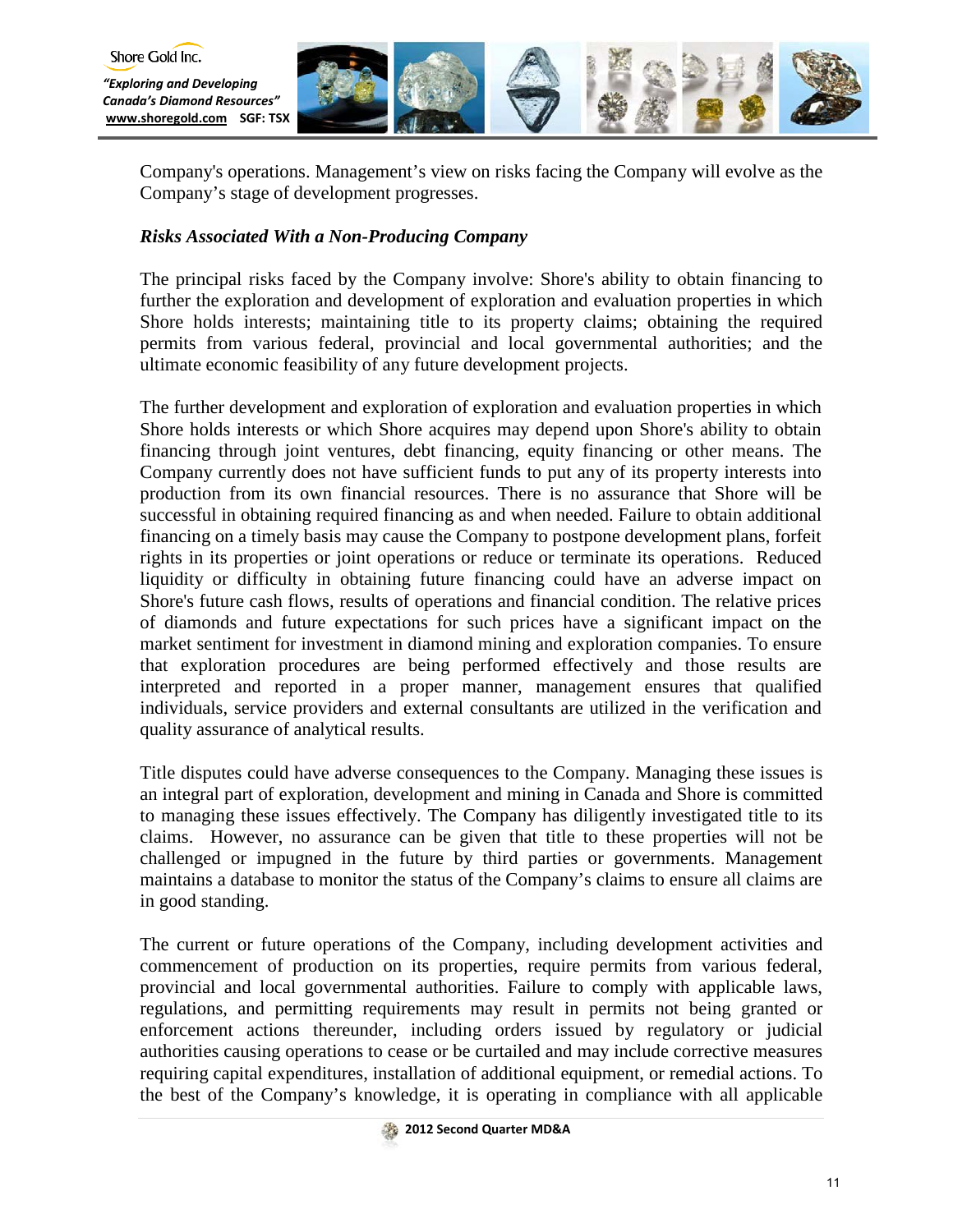

rules and regulations. In addition, the permits that will be required for the construction and operation of the proposed Star – Orion South Diamond Project will be applied for following provincial and/or federal Ministerial approval upon conclusion of the EIA. While the majority of permits will be required from provincial authorities, permits required from the federal government include authorization from the Department of Fisheries and Oceans to allow anticipated changes to fish and fish habitat, permits from Natural Resources Canada for the explosives storage site and authorizations from Environment Canada and Transport Canada. The Company utilizes qualified individuals, service providers and external consultants and maintains constant communications with governmental authorities to ensure that the Company is or, in the case of the EIA, will be in compliance with all applicable rules and regulations.

All of Shore's property interests are currently in the feasibility or exploration stage. The exploration, development and production of precious metals and gems are capitalintensive, subject to the normal risks and capital expenditure requirements associated with mining operations. While the rewards can be substantial if commercial quantities of minerals or gems are found, there can be no assurance that Shore's past or future exploration efforts will be successful, that any production therefrom will be obtained or continued, or that any such production which is attempted will be profitable.

As at August 10, 2012, the Company has determined that the Star – Orion South Diamond Project has established reserves. Current forecasts are based on engineering data, projected future rates of production and the timing of future expenditures, all of which are subject to numerous uncertainties and various interpretations. Reserve estimates may be revised based on the results of future drilling, testing or production levels and changes in mine design. In addition, factors including but not limited to market fluctuations in the price of diamonds, changes in foreign exchange rates or estimated recoverable grade from the Star – Orion South Diamond Project may render the mining of ore reserves uneconomical.

## **Technical Information**

Shore Gold Inc.

All technical information in this report has been prepared under the supervision of George Read, Senior Vice President of Exploration and Development, Professional Geoscientist in the Provinces of Saskatchewan and British Columbia, and Shawn Harvey, Geology Manager, Professional Geoscientist in the Province of Saskatchewan, who are the Company's "Qualified Persons" under the definition of NI 43-101.

## **Caution regarding Forward-looking Statements**

This MD&A contains forward-looking statements within the meaning of certain securities laws, including the "safe harbour" provisions of Canadian Securities legislation and the United States Private Securities Litigation Reform Act of 1995. The words "may," "could," "should," "would," "suspect," "outlook," "believe," "plan," "anticipate," "estimate," "expect," "intend," and words and expressions of similar import are intended to identify forward-looking statements, and, in particular, statements regarding Shore's future operations, future exploration and development activities or other development plans contain forwardlooking statements. Forward-looking statements in this MD&A include, but are not limited to, statements

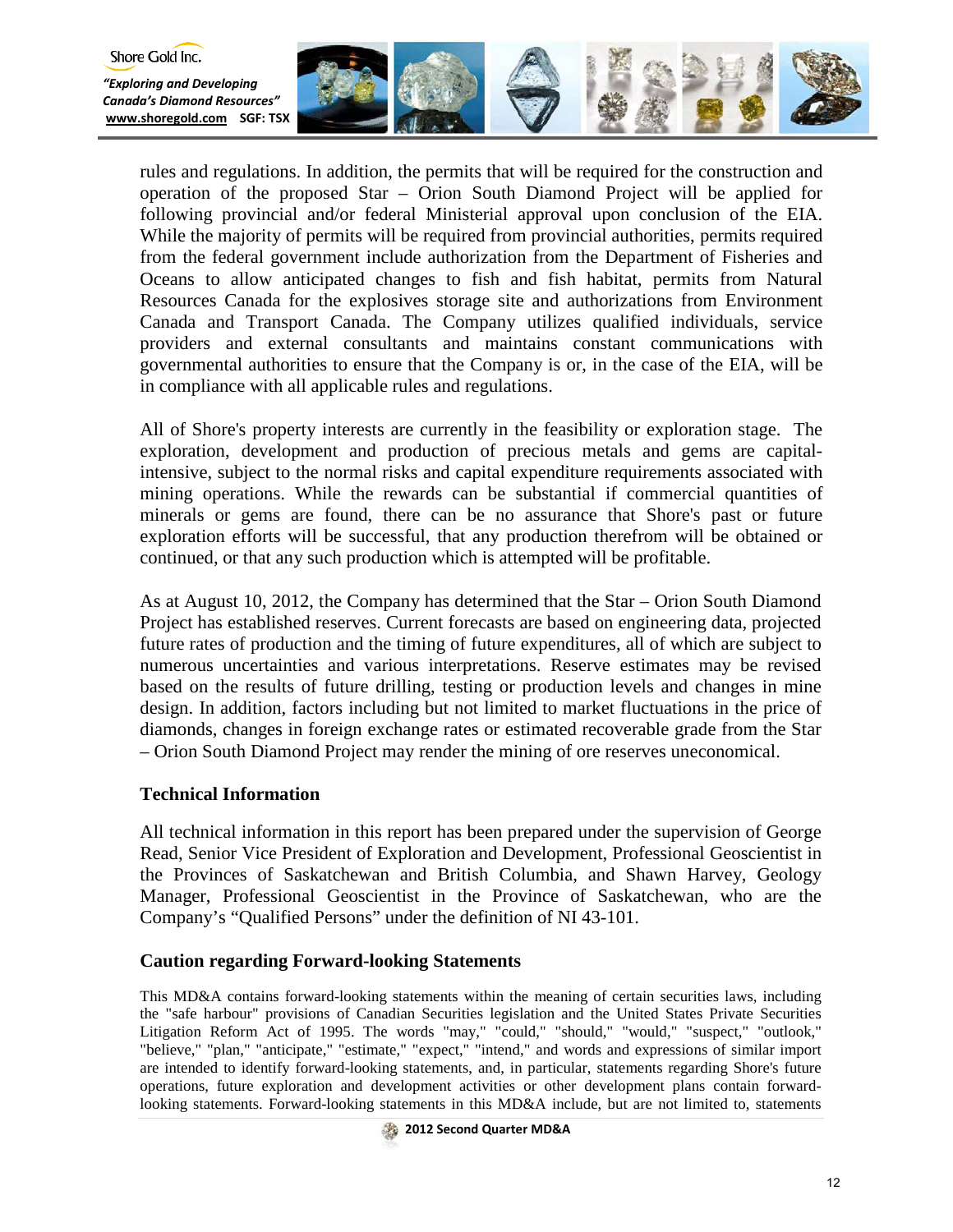

*"Exploring and Developing Canada's Diamond Resources"* **[www.shoregold.com](http://www.shoregold.comm/) SGF: TSX** 



related to the Feasibility Study; statements and assumptions made regarding buoyancy in world diamond markets and changes in diamond supply and demand; statements related to the approval of the development of the Star - Orion South Diamond Project; statements relating to future development of the Star - Orion South Diamond Project and associated timelines; availability of project financing; and the use of funds to fund the continuation of the EIA process.

These forward-looking statements are based on Shore's current beliefs as well as assumptions made by and information currently available to it and involve inherent risks and uncertainties, both general and specific. Risks exist that forward-looking statements will not be achieved due to a number of factors including, but not limited to, developments in world diamond markets, changes in diamond valuations, risks relating to fluctuations in the Canadian dollar and other currencies relative to the US dollar, changes in exploration, development or mining plans due to exploration results and changing budget priorities of Shore or its joint venture partners, the effects of competition in the markets in which Shore operates, the impact of changes in the laws and regulations regulating mining exploration and development, judicial or regulatory judgments and legal proceedings, operational and infrastructure risks and the additional risks described in Shore's most recently filed Annual Information Form, annual and interim MD&A, news releases and technical reports. Shore's anticipation of and success in managing the foregoing risks could cause actual results to differ materially from what is anticipated in such forward-looking statements.

Although management considers the assumptions contained in forward-looking statements to be reasonable based on information currently available to it, those assumptions may prove to be incorrect. When making decisions with respect to Shore, investors and others should not place undue reliance on these statements and should carefully consider the foregoing factors and other uncertainties and potential events. Unless required by applicable securities law, Shore does not undertake to update any forward-looking statement that may be made.

## **Additional Information**

Additional information related to the Company, including the latest available Annual Information Form, is available on SEDAR at www.sedar.com.

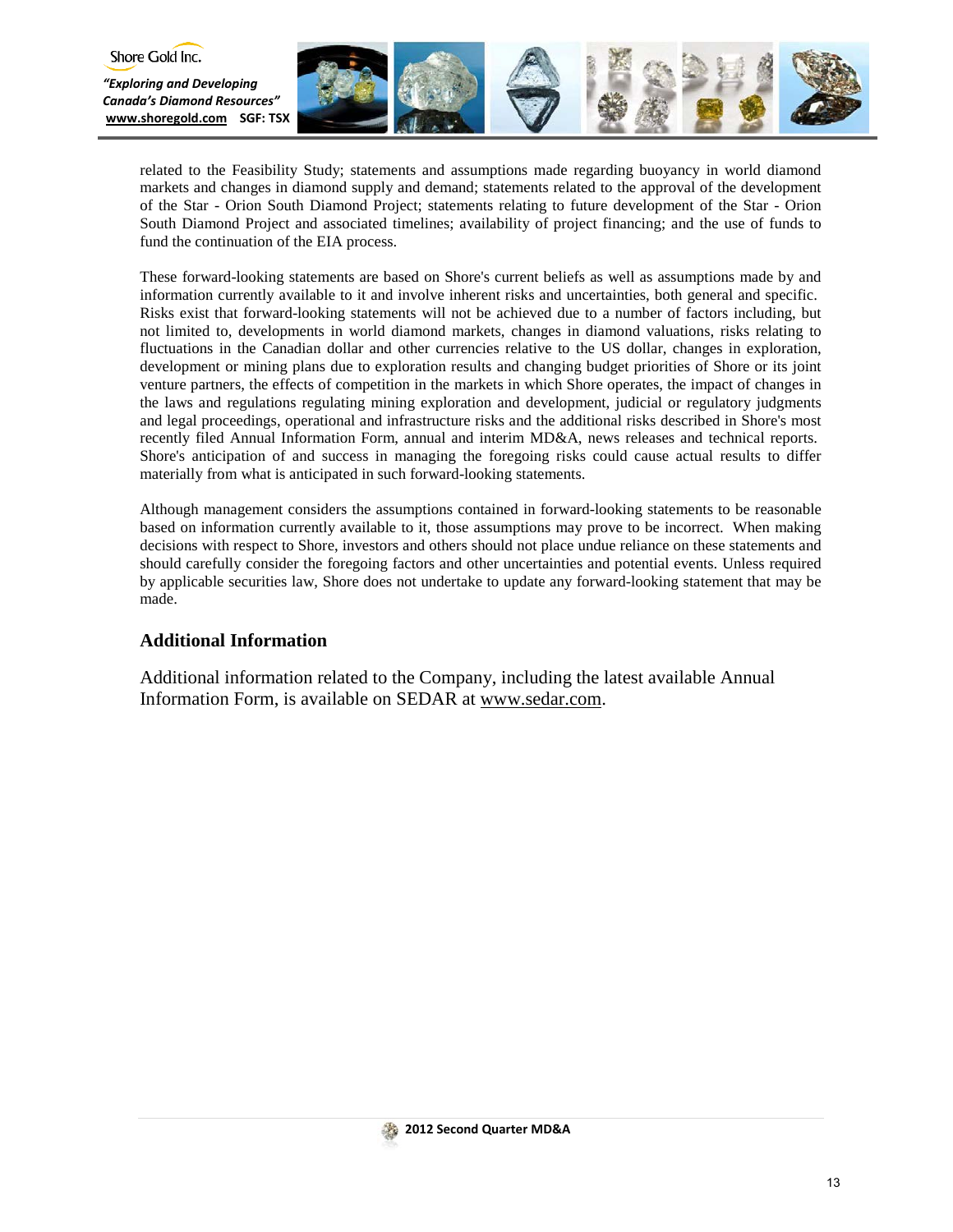## **SHORE GOLD INC. Unaudited Condensed Interim Consolidated Financial Statements**

## **For the Three and Six Months Ended June 30, 2012**

## Notice to Reader

Management has compiled the unaudited condensed interim consolidated financial statements of Shore Gold Inc. for the three and six months ended June 30, 2012. The Corporation's external auditors have not reviewed these condensed interim consolidated financial statements.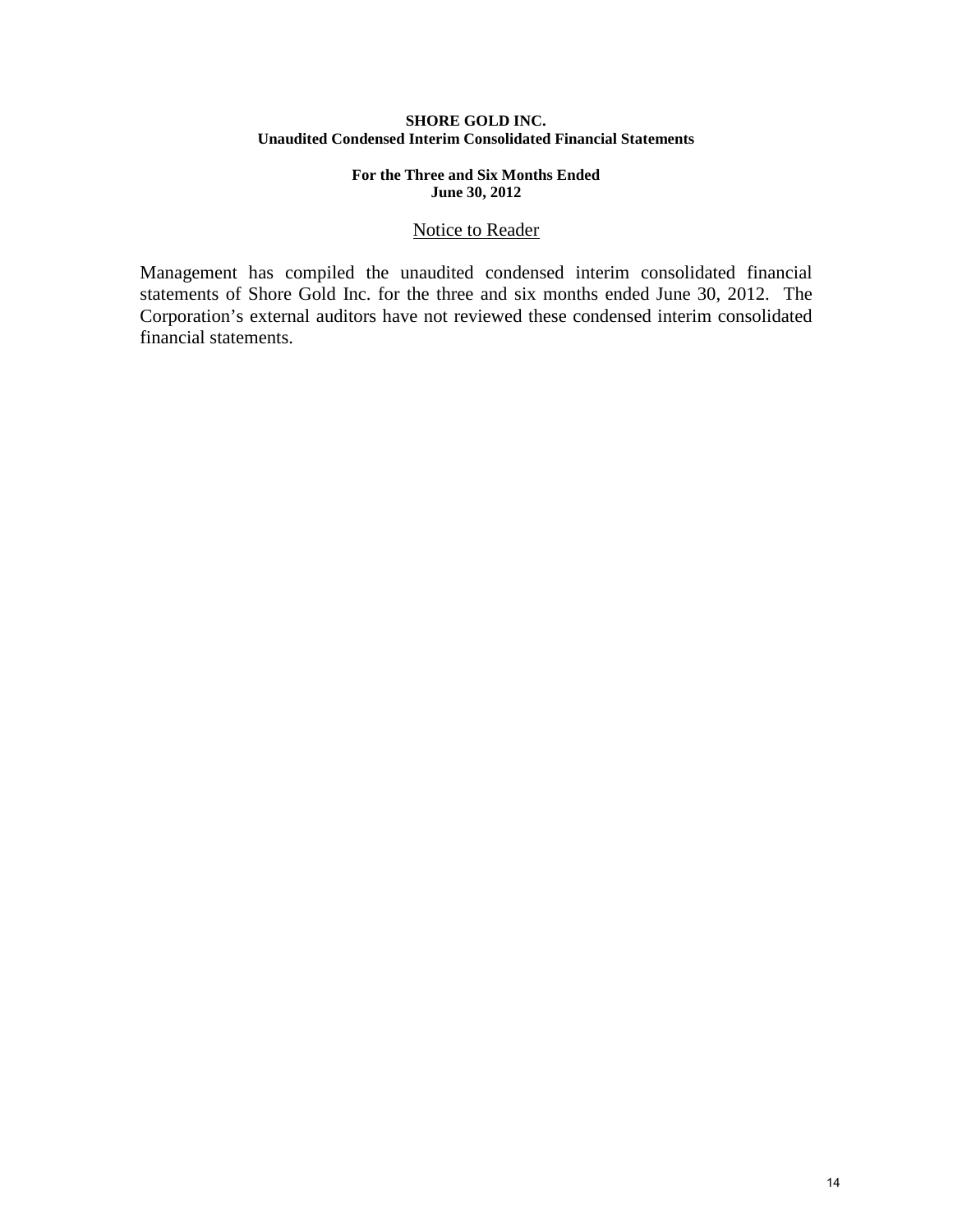## **Shore Gold Inc.**

## **Condensed Consolidated Statements of Financial Position**

(Unaudited)

|                                                           |    | June 30,   | December 31, |            |  |
|-----------------------------------------------------------|----|------------|--------------|------------|--|
| (Cdn\$ in thousands)                                      |    | 2012       |              | 2011       |  |
| <b>Assets</b>                                             |    |            |              |            |  |
| Current assets:                                           |    |            |              |            |  |
| Cash and cash equivalents                                 | \$ | 1,048      | \$           | 7,209      |  |
| Short-term investments                                    |    | 10,375     |              | 8,256      |  |
| Receivables                                               |    | 173        |              | 156        |  |
| Prepaids (note 5)                                         |    | 703        |              | 967        |  |
|                                                           |    | 12,299     |              | 16,588     |  |
| Restricted cash (note 6)                                  |    | 1,807      |              | 2,607      |  |
| Investment in Wescan Goldfields Inc. (note 7)             |    | 194        |              | 583        |  |
| Property and equipment                                    |    | 2,339      |              | 2,703      |  |
|                                                           | \$ | 16,639     | \$           | 22,481     |  |
| <b>Liabilities and Shareholders' Equity</b>               |    |            |              |            |  |
| Current liabilities:                                      |    |            |              |            |  |
| Accounts payable and accrued liabilities                  | \$ | 673        | \$           | 617        |  |
| Current portion of environmental rehabilitation provision |    | 60         |              | 66         |  |
|                                                           |    | 733        |              | 683        |  |
| Environmental rehabilitation provision                    |    | 1,381      |              | 1,371      |  |
| Shareholders' equity:                                     |    |            |              |            |  |
| Share capital                                             |    | 797,811    |              | 797,811    |  |
| Contributed surplus                                       |    | 29,735     |              | 29,650     |  |
| Accumulated deficit                                       |    | (813, 021) |              | (807, 034) |  |
|                                                           |    | 14,525     |              | 20,427     |  |
|                                                           | \$ | 16,639     | \$           | 22,481     |  |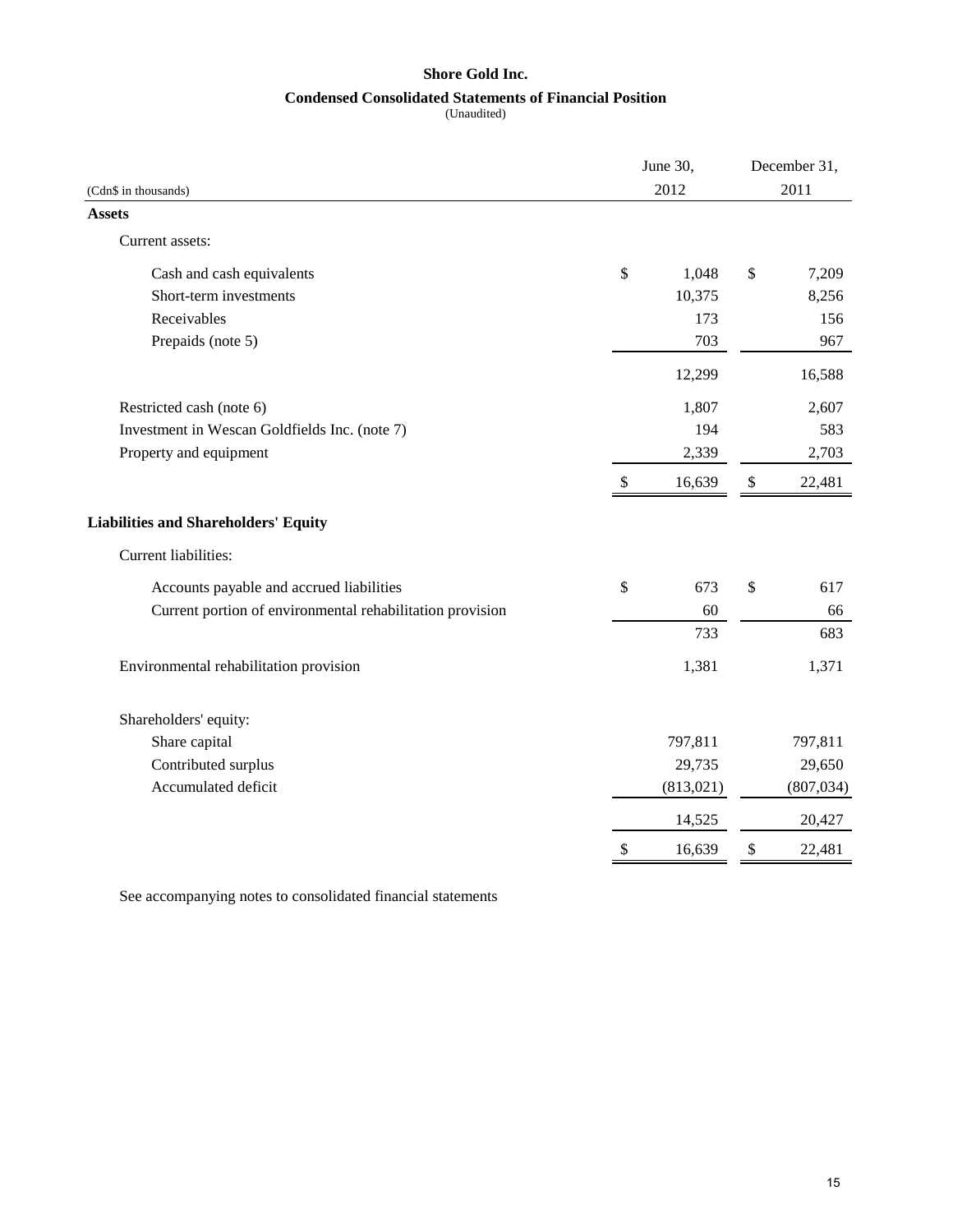# **Condensed Consolidated Statements of Loss and Comprehensive Loss Shore Gold Inc.**

(unaudited)

|                                                       | Three Months Ended |          |    |         | <b>Six Months Ended</b> |          |    |          |
|-------------------------------------------------------|--------------------|----------|----|---------|-------------------------|----------|----|----------|
|                                                       |                    | June 30, |    |         |                         | June 30, |    |          |
| (Cdn\$ in thousands, except for share data)           |                    | 2012     |    | 2011    |                         | 2012     |    | 2011     |
| <b>Revenue</b>                                        |                    |          |    |         |                         |          |    |          |
| Interest and other income                             | $\mathbb{S}$       | 75       | \$ | 62      | \$                      | 118      | \$ | 102      |
| <b>Expenses</b>                                       |                    |          |    |         |                         |          |    |          |
| Administration                                        |                    | 678      |    | 1,790   |                         | 1,691    |    | 2,739    |
| Consulting and professional fees                      |                    | 147      |    | 457     |                         | 948      |    | 624      |
| Corporate development                                 |                    | 124      |    | 135     |                         | 227      |    | 235      |
| Exploration and evaluation (note 8)                   |                    | 1,093    |    | 1,722   |                         | 2,850    |    | 3,065    |
|                                                       |                    | 2,042    |    | 4,104   |                         | 5,716    |    | 6,663    |
| Loss before the under noted items                     |                    | (1,967)  |    | (4,042) |                         | (5,598)  |    | (6, 561) |
| Investment in Wescan Goldfields Inc. (note 7)         |                    | (259)    |    |         |                         | (389)    |    |          |
| Change in fair value of investments (note 11)         |                    |          |    |         |                         |          |    | 1,293    |
| <b>Net loss</b>                                       |                    | (2,226)  |    | (4,042) |                         | (5,987)  |    | (5,268)  |
| Other comprehensive loss in the period                |                    |          |    |         |                         |          |    |          |
| Available-for-sale financial instruments (note 7)     |                    |          |    | (778)   |                         |          |    | (389)    |
| Total other comprehensive loss for the period         |                    |          |    | (778)   |                         |          |    | (389)    |
| Total comprehensive loss for the period               | \$                 | (2,226)  | \$ | (4,820) | \$                      | (5,987)  | \$ | (5,657)  |
| Net loss per share                                    |                    |          |    |         |                         |          |    |          |
| Basic and diluted                                     | \$                 | (0.01)   | \$ | (0.02)  | \$                      | (0.03)   | \$ | (0.02)   |
| Comprehensive loss per share                          |                    |          |    |         |                         |          |    |          |
| Basic and diluted                                     | \$                 | (0.01)   | \$ | (0.02)  | \$                      | (0.03)   | \$ | (0.03)   |
| Weighted average number of shares outstanding (000's) |                    | 224,709  |    | 224,464 |                         | 224,709  |    | 224,459  |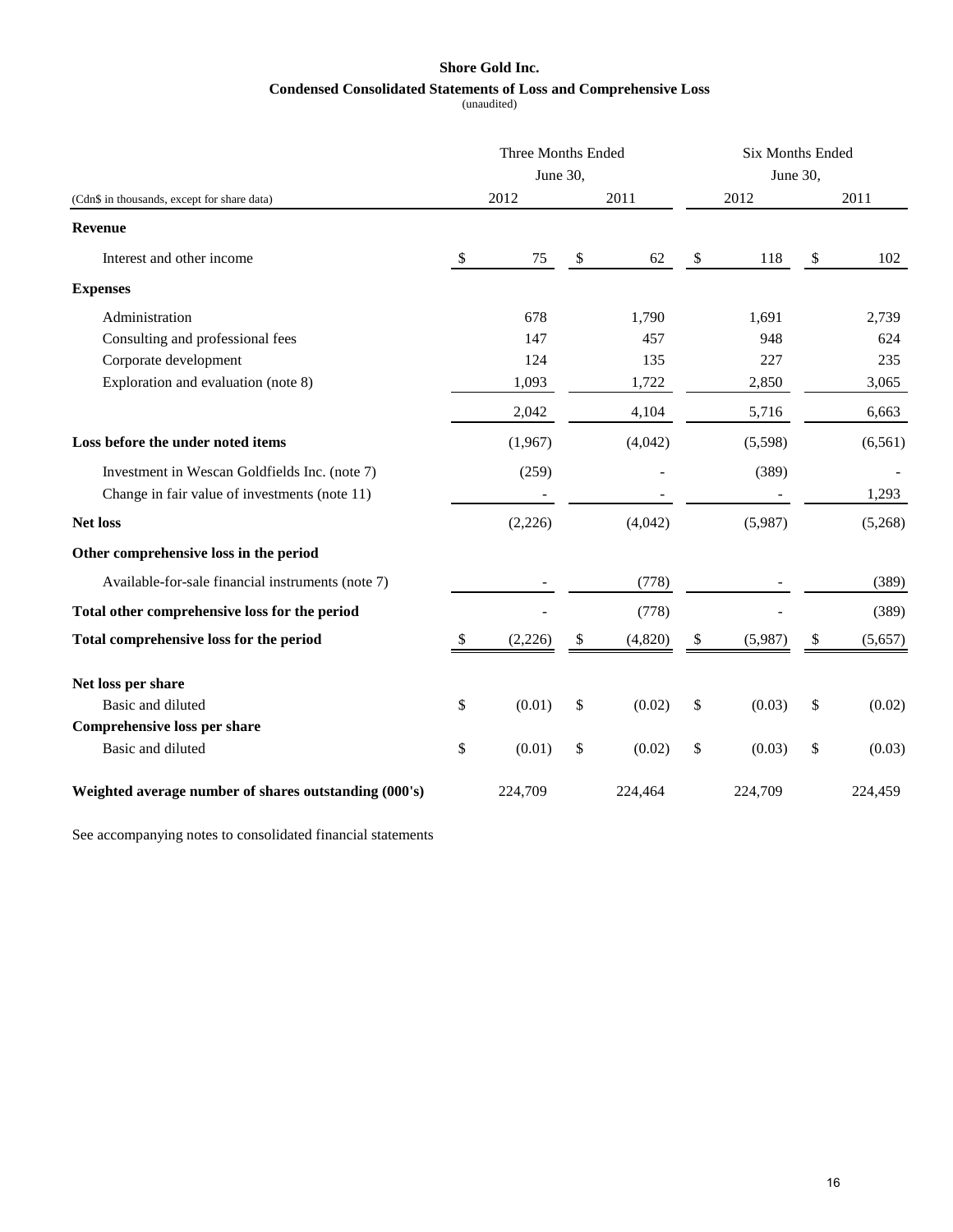## **Shore Gold Inc.**

## **Condensed Consolidated Statements of Cash Flows**

(unaudited)

|                                                                  | <b>Six Months Ended</b>   |          |      |          |  |
|------------------------------------------------------------------|---------------------------|----------|------|----------|--|
|                                                                  |                           | June 30, |      |          |  |
| (Cdn\$ in thousands)                                             |                           | 2012     |      | 2011     |  |
| Cash provided by (used in):                                      |                           |          |      |          |  |
| <b>Operations:</b>                                               |                           |          |      |          |  |
| Net loss                                                         | \$                        | (5,987)  | \$   | (5,657)  |  |
| Non-cash items:                                                  |                           |          |      |          |  |
| Amortization                                                     |                           | 369      |      | 476      |  |
| Investment in Wescan Goldfields Inc.                             |                           | 389      |      | 389      |  |
| Change in fair value of investments                              |                           |          |      | (1,293)  |  |
| Fair value of share-based payments expensed                      |                           | 85       |      | 1,250    |  |
| Unwinding of discount for environmental rehabilitation provision |                           | 10       |      | 17       |  |
| Change in environmental rehabilitation provision                 |                           | (6)      |      | (55)     |  |
| Net change in non-cash operating working capital items:          |                           |          |      |          |  |
| Receivables                                                      |                           | (17)     |      | 109      |  |
| Prepaids                                                         |                           | 264      |      | (1, 136) |  |
| Accounts payable and accrued liabilities                         |                           | 56       |      | (2,852)  |  |
|                                                                  |                           | (4, 837) |      | (8, 752) |  |
| <b>Investing:</b>                                                |                           |          |      |          |  |
| Property and equipment                                           |                           | (5)      |      | (43)     |  |
| Short-term investments                                           |                           | (2,119)  |      | (2,534)  |  |
| Restricted cash                                                  |                           | 800      |      | (300)    |  |
| Investments                                                      |                           |          |      | 10,215   |  |
|                                                                  |                           | (1, 324) |      | 7,338    |  |
| <b>Financing:</b>                                                |                           |          |      |          |  |
| Issue of common shares (net of issue costs)                      |                           |          |      | 8        |  |
|                                                                  |                           |          |      | $\,8\,$  |  |
| Decrease in cash and cash equivalents                            |                           | (6,161)  |      | (1,406)  |  |
| Cash and cash equivalents, beginning of period                   |                           | 7,209    |      | 2,780    |  |
| Cash and cash equivalents, end of period                         | \$                        | 1,048    | $\$$ | 1,374    |  |
| Cash and cash equivalents consists of:                           |                           |          |      |          |  |
| Cash                                                             | \$                        | 255      | \$   | 440      |  |
| Treasury bills                                                   |                           | 793      |      | 934      |  |
|                                                                  | $\boldsymbol{\mathsf{S}}$ | 1,048    | \$   | 1,374    |  |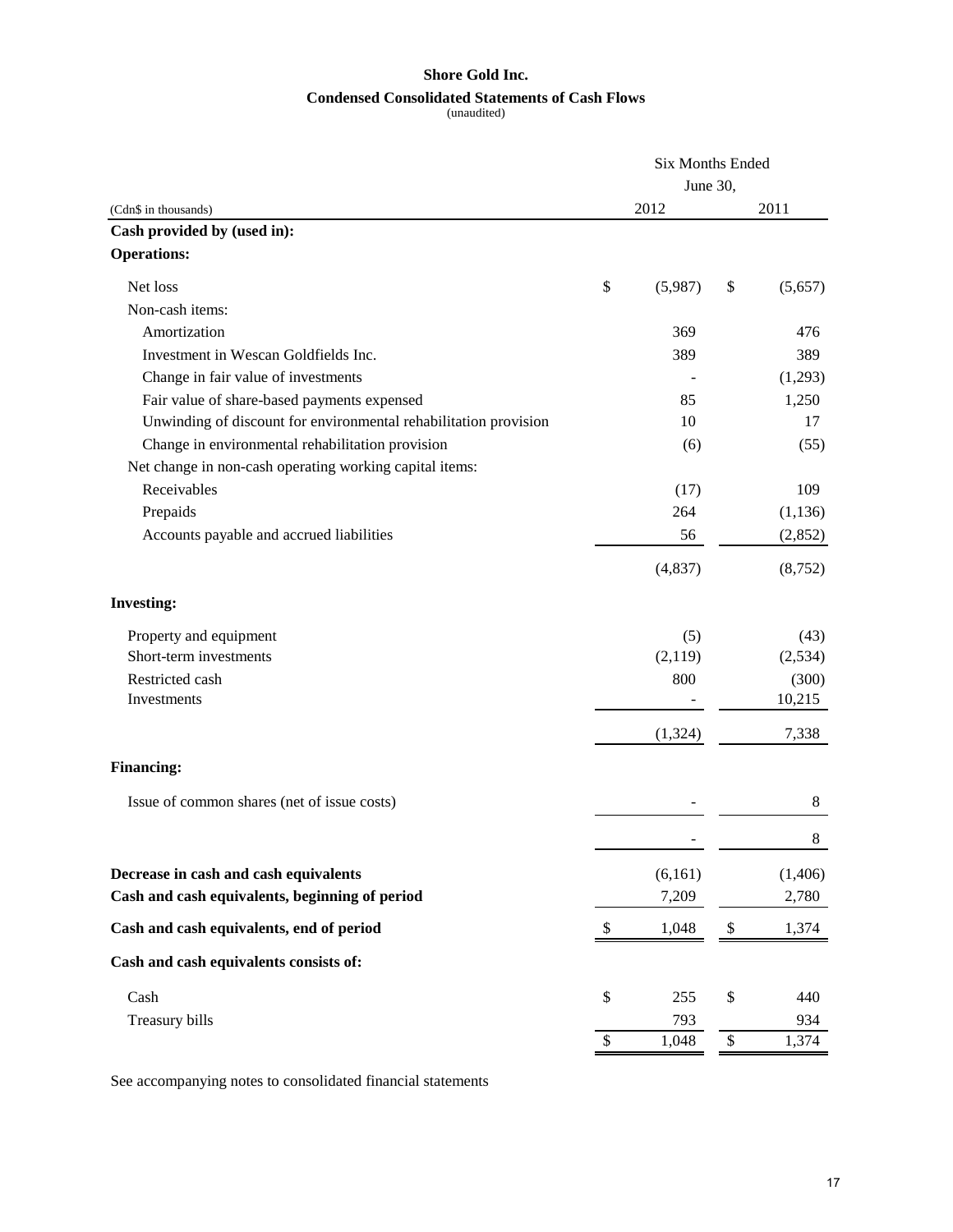# **Shore Gold Inc. Condensed Consolidated Statements of Changes in Equity**

(unaudited)

|                                                                                                   |               | <b>Six Months Ended</b><br>June 30, |               |                                     |              |                                       |
|---------------------------------------------------------------------------------------------------|---------------|-------------------------------------|---------------|-------------------------------------|--------------|---------------------------------------|
| (Cdn\$ in thousands)                                                                              |               | 2012                                |               | 2011                                |              | 2011                                  |
| Share capital                                                                                     |               |                                     |               |                                     |              |                                       |
| Balance, beginning of period<br>Shares issued                                                     | \$            | 797,811                             | \$            | 797,672<br>13                       | \$           | 797,672<br>139                        |
| Balance, end of period                                                                            | \$            | 797,811                             | $\mathbb{S}$  | 797,685                             | \$           | 797,811                               |
| <b>Contributed surplus</b>                                                                        |               |                                     |               |                                     |              |                                       |
| Balance, beginning of period<br>Share-based payments (note 10)<br>Options exercised               | \$<br>\$      | 29,650<br>85<br>29,735              | \$<br>$\$$    | 28,229<br>1,250<br>(5)<br>29,474    | \$<br>$\$\,$ | 28,229<br>1,476<br>(55)               |
| Balance, end of period<br><b>Accumulated deficit</b>                                              |               |                                     |               |                                     |              | 29,650                                |
| Balance, beginning of period<br>Loss for the period<br>Balance, end of period                     | <sup>\$</sup> | (807, 034)<br>(5,987)<br>(813,021)  | $\mathcal{S}$ | (587, 132)<br>(5,268)<br>(592, 400) | \$           | (587, 132)<br>(219,902)<br>(807, 034) |
| Accumulated other comprehensive loss                                                              |               |                                     |               |                                     |              |                                       |
| Balance, beginning of period<br>Other comprehensive loss for the period<br>Balance, end of period | \$<br>\$      |                                     | \$<br>\$      | 167<br>(389)<br>(222)               | \$<br>\$     | 167<br>(167)                          |
| <b>Total equity</b>                                                                               | \$            | 14,525                              | \$            | 234,537                             | \$           | 20,427                                |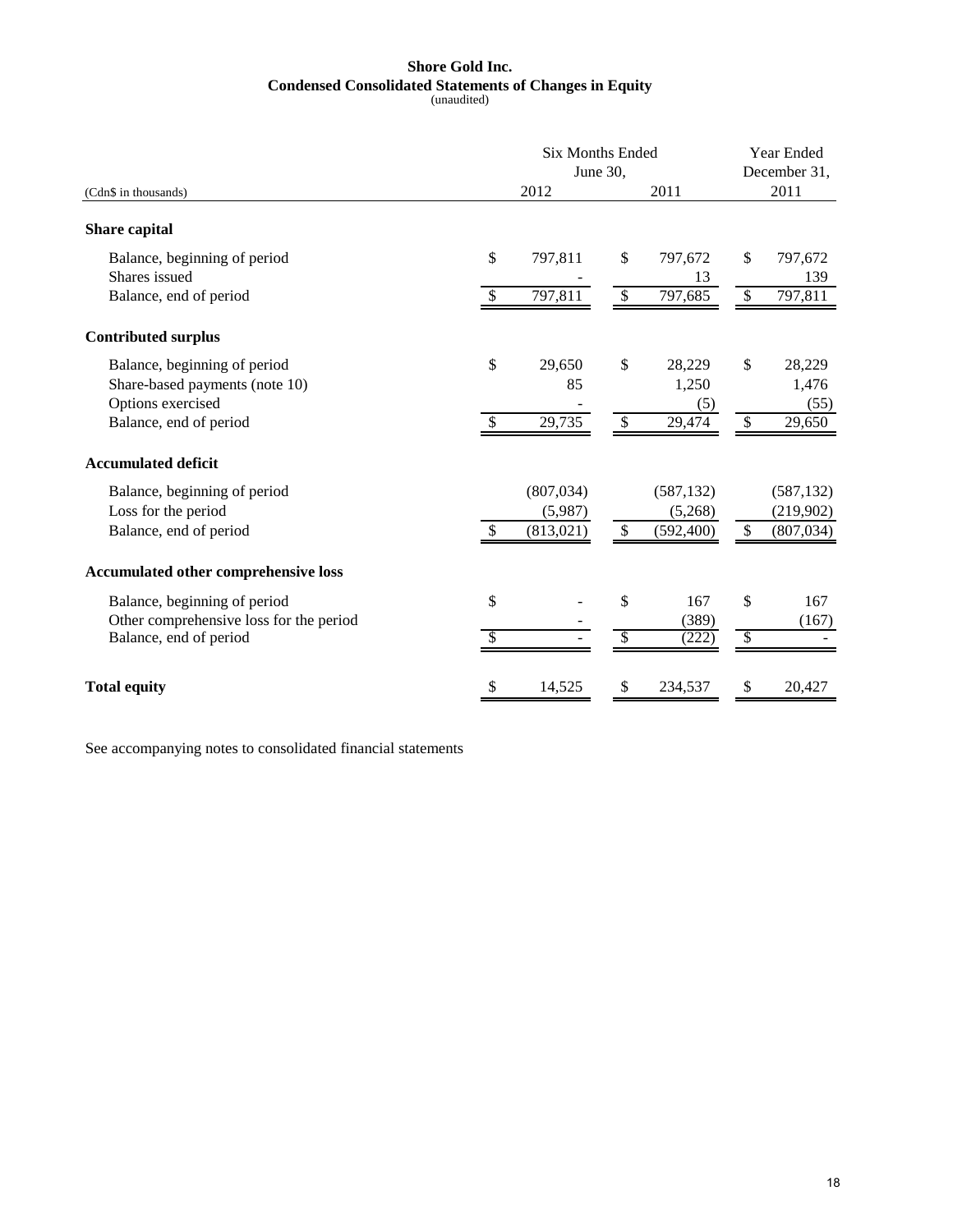# **SHORE GOLD INC.**

Notes to the Condensed Interim Consolidated Financial Statements (for the three and six months ended June 30, 2012) (In thousands of Canadian dollars except as otherwise noted)

## **1. Corporate Information**

Shore Gold Inc. ("Shore" or the "Company") was incorporated under the Canada Business Corporations Act on April 29, 1985 whose shares are publicly traded on the Toronto Stock Exchange. The principal activities of Shore are the exploration, development and production of diamonds.

## **2. Basis of preparation**

The condensed interim consolidated financial statements of Shore for the three and six months ended June 30, 2012 were authorized for issue by the Company's Audit Committee on August 10, 2012. The condensed interim consolidated financial statements of Shore and all its subsidiaries have been prepared in accordance with International Accounting Standard ("IAS") 34 *Interim Financial Reporting* and do not include all of the information required for full annual financial statements. The Company's financial statements have been prepared on a historical cost basis, except as disclosed, using the Company's functional currency of Canadian dollars.

In preparing these condensed interim consolidated financial statements, the significant judgments made by management applying the Company's accounting policies and the key sources of estimation uncertainty are the same as those disclosed in Note 4 of the Company's consolidated financial statements for the year ended December 31, 2011. In particular, the significant areas of estimation uncertainty considered by management in preparing the consolidated financial statements are: reserve and resource estimation, exploration and evaluation expenditures, impairment of exploration and evaluation assets, environmental rehabilitation provisions, recovery of deferred tax assets and share-based payment transactions.

#### **3. Summary of significant accounting policies**

The accounting policies applied by the Company in these condensed interim consolidated financial statements are the same as those disclosed in note 3 of the Company's consolidated financial statements for the year ended December 31, 2011.

## **4. IFRS standards issued but not yet effective**

At the date of authorization of these condensed interim consolidated financial statements, the International Accounting Standards Board ("IASB") and the International Financial Reporting Interpretations Committee ("IFRIC") have issued certain new and revised Standards and Interpretations which are not yet effective for the relevant reporting periods. The Company is yet to assess the full impact of the following and intends to adopt the standard no later than the accounting period beginning on January 1, 2013: IFRS 10 *Consolidated Financial Statements*, IFRS 11 *Joint Arrangements*, IFRS 12 *Disclosure of Interests in Other Entities*, IFRS 13 *Fair Value Measurement*, IFRIC 20 *Stripping Costs in the Production Phase of a Surface Mine*. The Company is yet to assess the full impact of the following and intends to adopt the standard no later than the accounting period beginning on January 1, 2015: IFRS 9 *Financial Instruments*.

There are no other IFRSs or IFRIC interpretations that are not yet effective that would be expected to have a material impact on the Company.

#### **5. Prepaids**

During the first quarter of 2011, the Company paid the Saskatchewan Power Corporation ("SaskPower") \$1.2 million for certain preliminary work to be performed over the next year regarding the potential construction of a power line to the Company's Star - Orion South Diamond Project. As at June 30, 2012, \$523 thousand of this amount remains as a prepaid. During the first quarter of 2012, the Company informed SaskPower that all arrangements for the design and construction of electrical power supply to the Company's Fort à la Corne properties would be terminated. As a result the balance of the prepaid, net of any amounts owing to complete SaskPower's portion of the Company's Environmental Impact Statement for the Star - Orion South Diamond Project, will be refunded to the Company.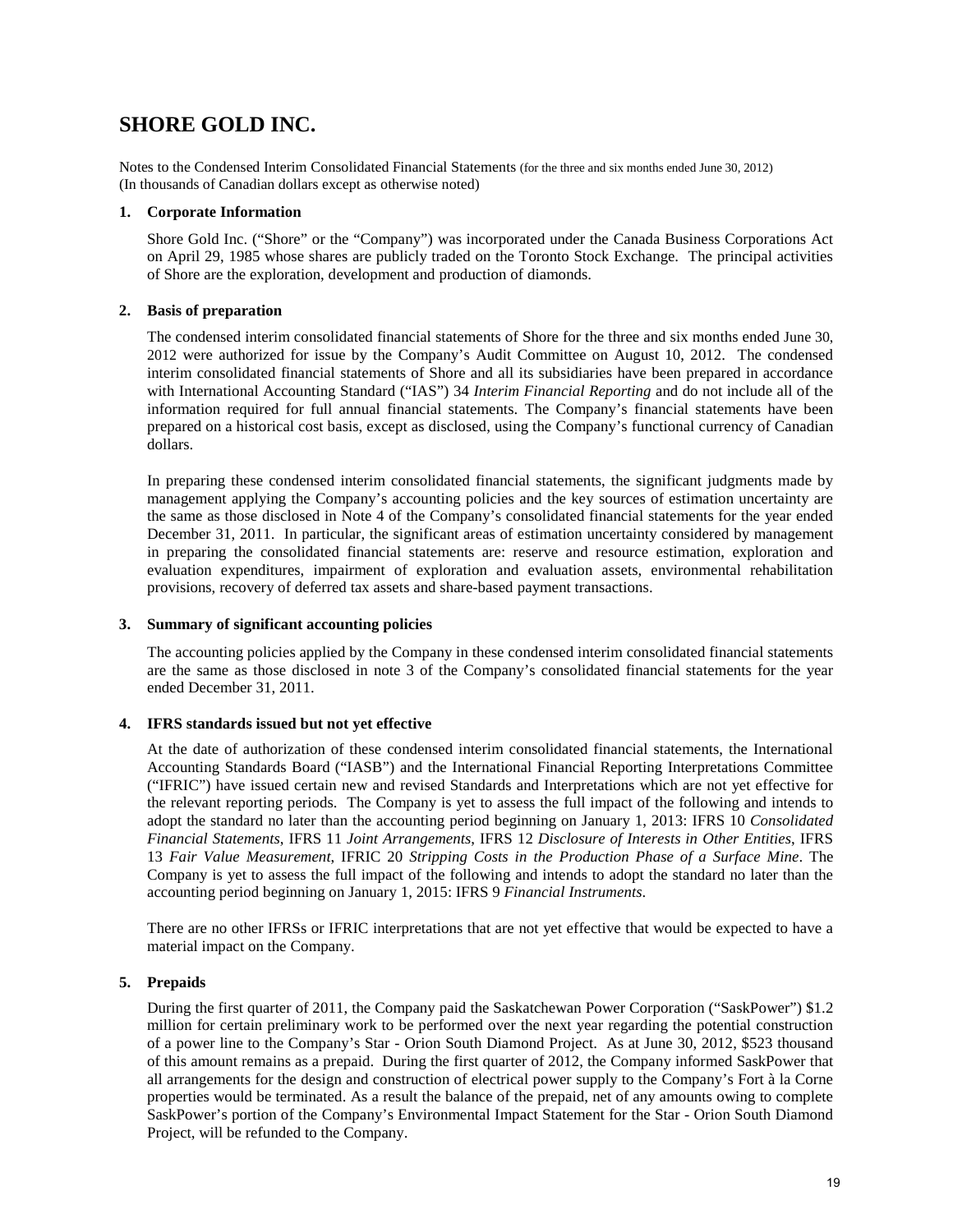## **6. Restricted Cash**

The Company has pledged \$1,807 thousand (December 31, 2011 – \$2,607 thousand) in short-term investments as security for letters of credit provided, of which the majority are related to the provision for decommissioning and rehabilitation. These short-term investments are recorded as restricted cash. Restricted cash at December 31, 2011 included a \$0.8 million letter of credit previously provided to SaskPower which was returned to the Company during the first quarter of 2012.

|                              | June $30$ . | December 31, |
|------------------------------|-------------|--------------|
|                              | 2012        | 2011         |
| Environmental rehabilitation | \$1,677     | 1,677        |
| SaskPower                    | -           | 800          |
| Other                        | 130         | 130          |
| Total                        | 1,807       | $\angle 607$ |

#### **7. Investment in Wescan Goldfields Inc.**

At June 30, 2012, Shore held 12,955,567 (December 31, 2011 – 12,955,567) shares of Wescan Goldfields Inc. ("Wescan"), a publicly traded company on the TSX Venture exchange. The Company accounts for its 10.2% (December 31, 2011 – 10.2%) investment in Wescan as an available-for-sale financial asset as described in note 3 of the Company's consolidated financial statements for the year ended December 31, 2011. The fair value based on the closing trading price of the common shares of Wescan at June 30, 2012 was \$194 thousand (December 31, 2011 – \$583 thousand). As a result, for the three and six months ended June 30, 2012 the Company recognized a \$259 thousand and \$389 thousand decrease (June 30, 2011 – \$778 thousand and \$389 thousand decrease), respectively, in the carrying value of its investment in Wescan. At December 31, 2011, the Company assessed that there was objective evidence that this investment was impaired. As the Company's impairment assessment at June 30, 2012 has not changed, the change in fair value during the quarter ended June 30, 2012 was recognized in the consolidated statement of loss as an unrealized loss instead of other comprehensive loss.

## **8. Exploration and evaluation expense**

The Company's exploration and evaluation expense for the six months ended June 30, 2012 is comprised of the following:

|                                 | June $30$ .<br>2012 | June 30,<br>2011 |
|---------------------------------|---------------------|------------------|
| Fort à la Corne properties      |                     |                  |
| Acquisition and staking         | \$                  | S                |
| Amortization of tangible assets | 286                 | 396              |
| Exploration                     | 2,504               | 2,483            |
| Share-based payments            | 58                  | 181              |
| <b>Buffalo Hills property</b>   |                     |                  |
| Exploration                     | $\overline{c}$      |                  |
| Total                           | \$2,850             | 3,065            |

## **9. Share-based payments**

The Company has established a share option plan whereby options may be granted to directors, officers, employees and service providers to purchase common shares of the Company. Options granted have an exercise price of not less than the closing price quoted on the Toronto Stock Exchange for the common shares of Shore on the trading day prior to the date on which the option is granted. Certain options vest immediately while others vest six to twelve months after grant date and all options granted under the plan expire 5 years from the date of the grant of the options. All options are to be settled by physical delivery of shares.

The expense related to the Company's share-based payments as a result of certain options vesting over the period is recognized in the consolidated statement of loss for the six months ended June 30, as presented as follows: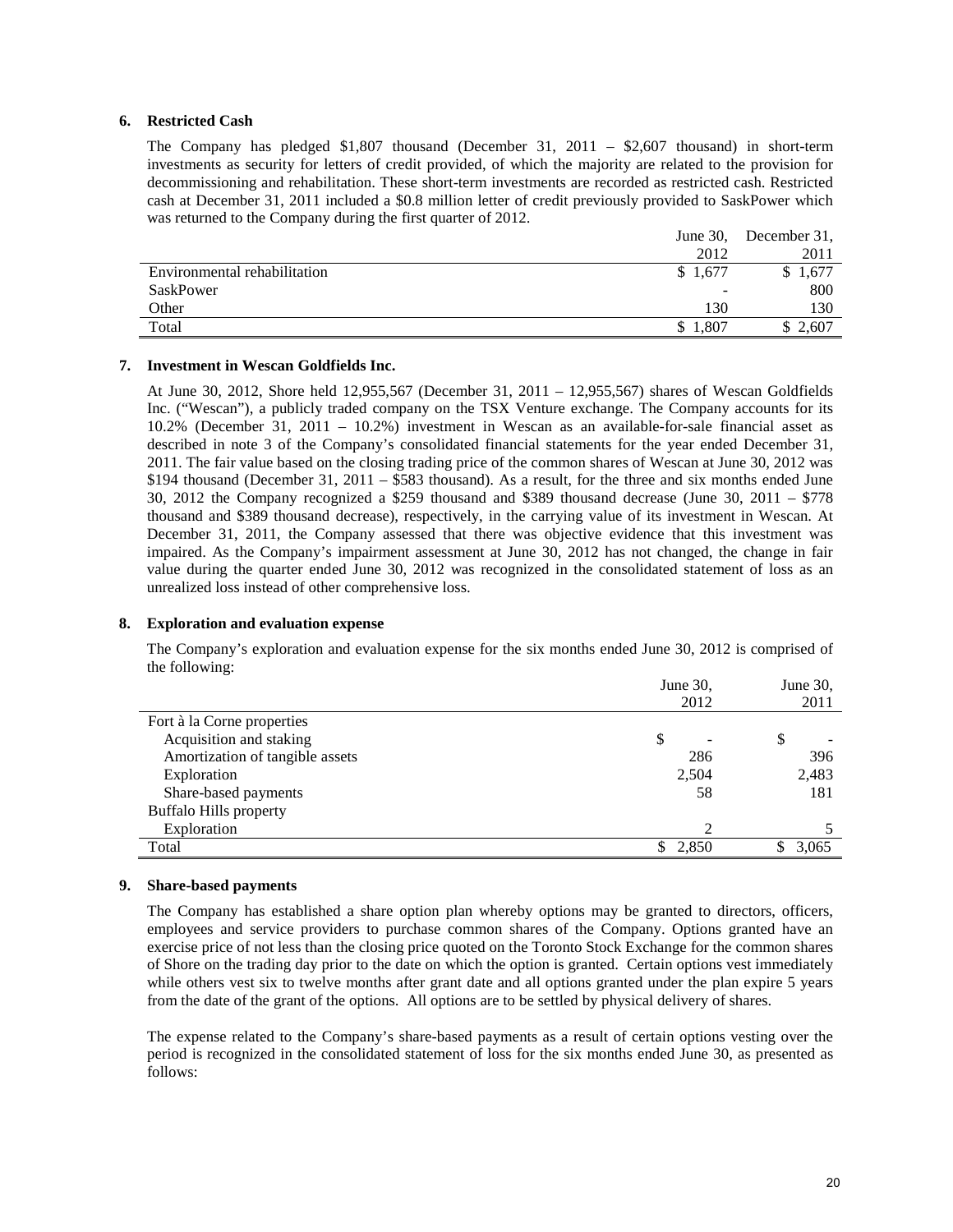|                                  | June 30, |      | June $30$ , |
|----------------------------------|----------|------|-------------|
| <b>Expense Category included</b> |          | 2012 | 2011        |
| Administration                   |          |      | 767         |
| Consulting and professional      |          |      | 281         |
| Corporate development            |          | 10   |             |
| Exploration and evaluation       |          | 58   | 181         |
| Total                            |          |      | .250        |

Option movements (in thousands) during the six months ended June 30, including weighted average exercise prices, are as follows:

|                         | 2012     |        | 2011    |         |
|-------------------------|----------|--------|---------|---------|
|                         | Average  |        |         | Average |
|                         | Options  | Price  | Options | Price   |
| Outstanding – January 1 | 11,560   | \$1.68 | 9,820   | \$2.05  |
| Granted                 | 465      | 0.28   | 2,700   | 0.80    |
| Exercised               |          |        | (30)    | 0.27    |
| Expired                 | (2, 495) | 3.55   | (35)    | 6.84    |
| Forfeited               | (20)     | 0.28   |         |         |
| Outstanding $-$ June 30 | 9.510    | \$1.13 | 12.455  | \$1.77  |
|                         |          |        |         |         |
| Exercisable $-$ June 30 | 9,065    | \$1.17 | 11,580  | \$1.84  |

The options outstanding at June 30, 2012 have an exercise price in the range of \$0.27 to \$4.55 (2011 – \$0.27 to  $$6.18$ ) and a weighted average contractual life of 2.2 years (2011 – 2.9 years). The options expire between the dates of August 2012 to April 2017.

The grant date fair value of stock options issued under the plan is estimated using the Black-Scholes optionpricing model. Expected volatility is estimated by considering historic average share price volatility. The option life is estimated based on the weighted average historical life of options that have been granted by the Company. The inputs used in the measurement of the fair values at grant date of the share-based payments during the six months ended June 30 are as follows:

|                           | June $30$ .     | June $30$ ,      |
|---------------------------|-----------------|------------------|
|                           | 2012            | 2011             |
| Share price at grant date | \$0.28          | $$0.69 - $0.82$$ |
| Exercise price            | \$0.28          | $$0.69 - $0.82$  |
| Expected volatility       | $88.3 - 91.1\%$ | $82.3 - 96.7\%$  |
| Option life               | 5 years         | 5 years          |
| Expected dividends        | $0\%$           | $0\%$            |
| Expected forfeiture rate  | $0\%$           | $0\%$            |
| Risk-free interest rate   | $1.55 - 1.59\%$ | $2.31 - 2.80\%$  |
| Fair value at grant date  | $$0.18 - $0.19$ | $$0.47 - $0.57$  |

#### **10. Related party transactions**

#### **Related party transactions with key management personnel**

The Company pays certain of its key management personnel through companies owned by certain executive officers and directors. Those companies are as follows:

MacNeill Brothers Oil and Gas Ltd. Baywatch Industries Inc. George Read Consulting Inc.

Compensation of key management personnel and directors, including payments made or payable to related parties owned by executive officers and directors, is as follows: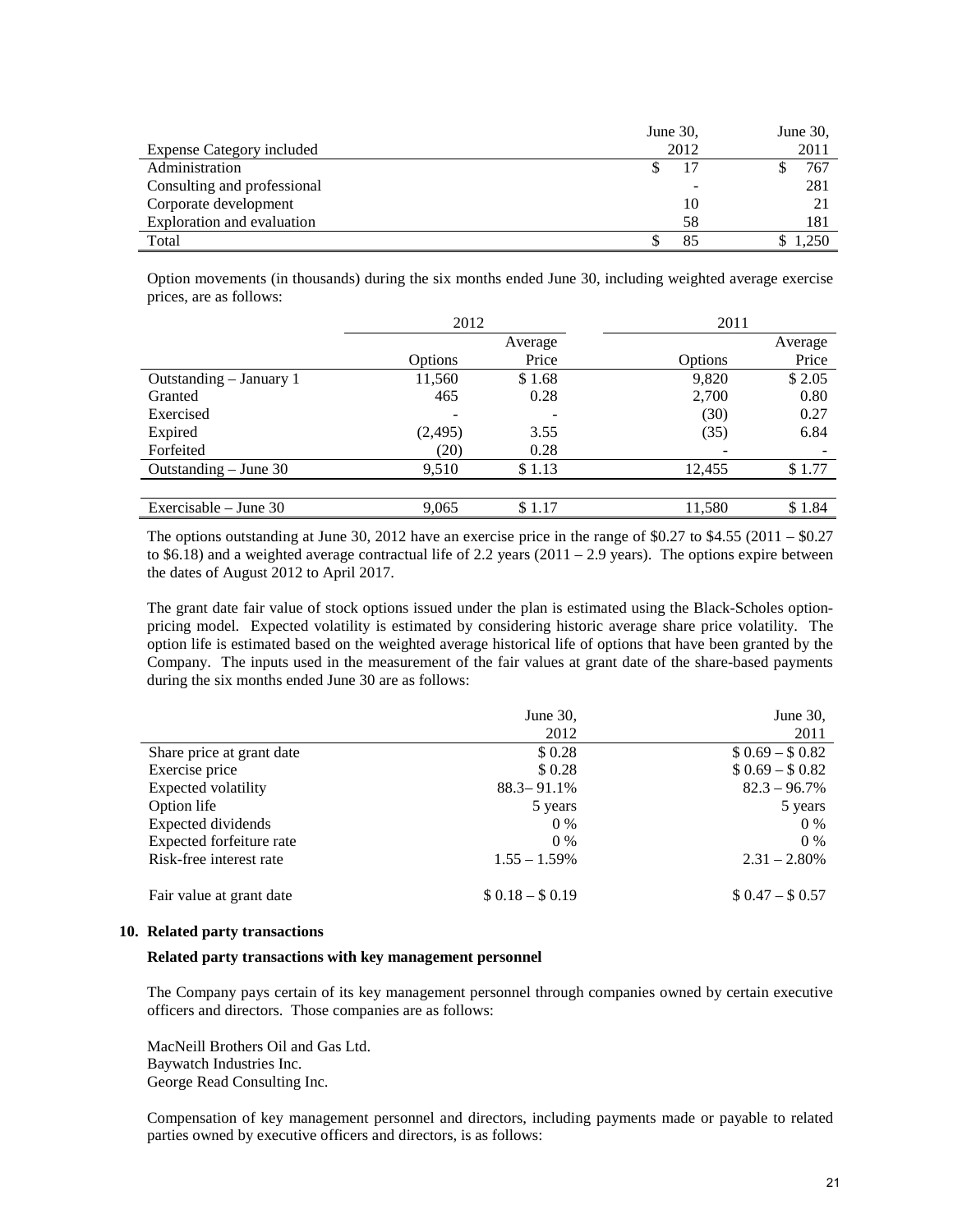|                                                                   | June 30, |         | June $30$ , |       |
|-------------------------------------------------------------------|----------|---------|-------------|-------|
|                                                                   |          | 2012    |             | 2011  |
| Short-term benefits to key management and directors               |          | 136     |             | 197   |
| Consulting and management fees to related companies               |          | 414     |             | 476   |
| <b>Termination benefits</b>                                       |          | 601     |             |       |
| Share-based payment transactions                                  |          |         |             | 773   |
| Total compensation paid to key management personnel and directors |          | \$1.151 |             | 1.446 |

The amounts disclosed in the table are the amounts recognized as an expense during the reporting period related to key management personnel and directors. The above transactions were in the normal course of operations and are measured at the exchange amount, which is the amount of consideration established and agreed to by the related parties. The fair value of share-based payments was determined using the Black-Scholes model.

During the six month period ended June 30, 2012, a management services agreement was terminated by the Company. This contract termination by the Company resulted in termination benefits of \$601 thousand.

The compensation paid or payable to key management personnel and directors is included in the Company's statement of comprehensive loss as follows:

|                                                                   | June $30$ , |      | June $30$ , |  |
|-------------------------------------------------------------------|-------------|------|-------------|--|
|                                                                   |             | 2012 | 2011        |  |
| Administration                                                    |             |      | 900         |  |
| Consulting and professional fees                                  |             | 799  | 546         |  |
| Total compensation paid to key management personnel and directors |             |      | .446        |  |

## **11. Financial instruments**

Fair values have been determined for measurement and/or disclosure purposes based on the fair value hierarchy for financial instruments that require fair value measurement after initial recognition. The classification of each financial instrument is described in note 3 of the Company's consolidated financial statements for the year ended December 31, 2011.

The carrying amounts for cash and cash equivalents, short-term investments, receivables, restricted cash and trade payables approximate their fair value due to the short-term nature of these instruments. These financial instruments are carried at amortized costs.

All financial instruments measured at fair value are categorized into one of three hierarchy levels as described in note 21 of the Company's consolidated financial statements for the year ended December 31, 2011. These financial instruments include the investment in Wescan and the Company's previously held investments ("Notes"). The fair value of the Company's investment in Wescan is based on quoted prices in active markets (level 1). A 10 percent decrease in the market price of Wescan would result in a \$19 thousand decrease in fair value. The Company's Notes were received during January 2009 in exchange for the Company's Canadian third party asset-backed commercial paper ("ABCP") upon the successful implementation of the ABCP restructuring plan. These Notes, which had a total par value of \$14.3 million, were sold on April 1, 2011 for \$10.2 million. The Company used this value at March 31, 2011 to measure the fair value (level 1) of these Notes, which resulted in a recovery of previously recognized losses of \$1,293 thousand.

#### Risk management

Certain financial instruments are exposed to the following financial risks:

(a) Credit risk

Credit risk is the risk of an unexpected loss by the Company if a customer or third-party to a financial instrument fails to meet its contractual obligations. The Company considers this risk to be insignificant as the majority of the Company's cash and cash equivalents, short-term investments, and restricted cash are invested in Government of Canada treasury bills which are backed by the Government of Canada. At June 30, 2012, the Company's credit risk relates to its cash and cash equivalents, short-term investments, and restricted cash of \$13.2 million (December 31, 2011 – \$18.1 million).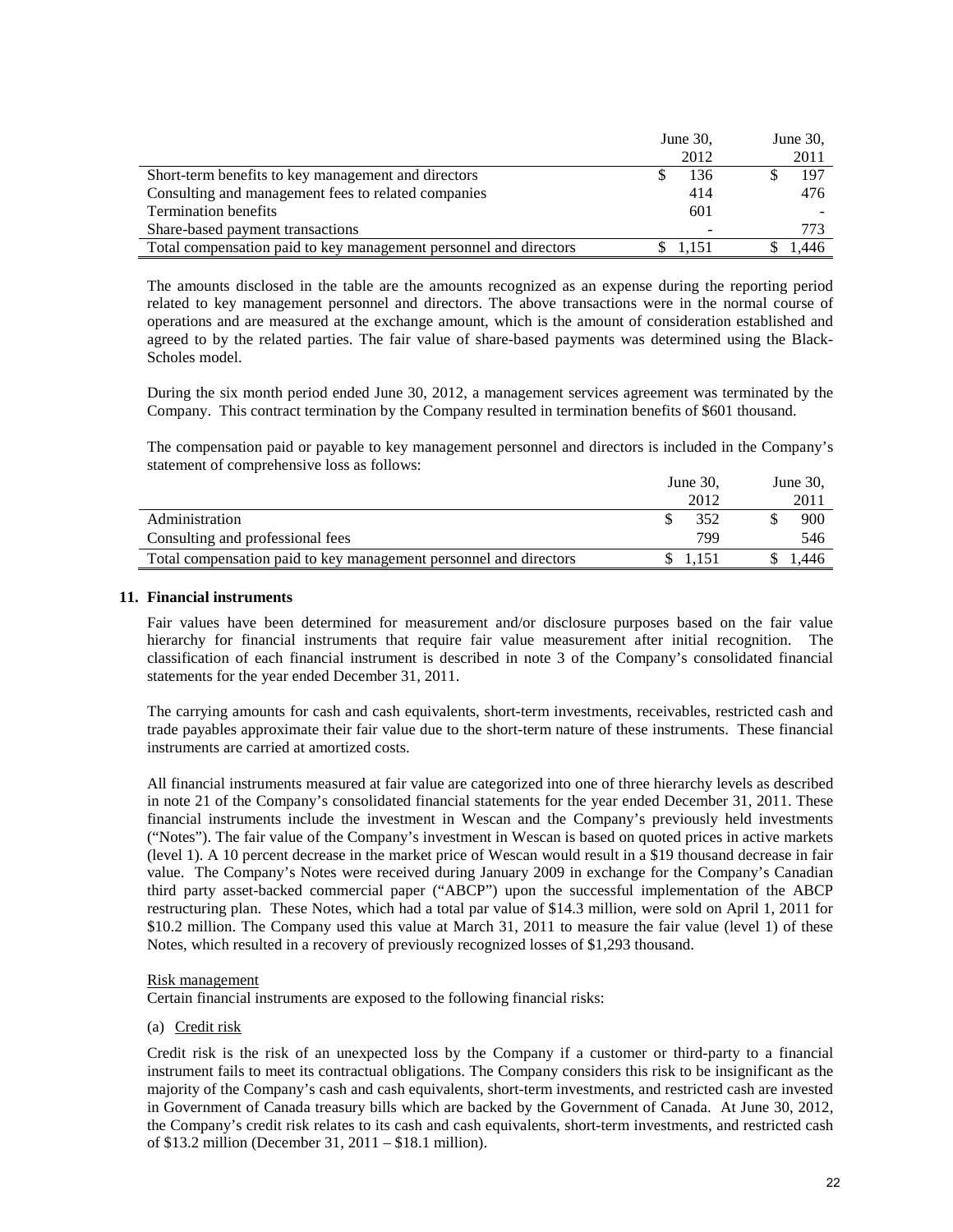## (b) Liquidity risk

Liquidity risk is the risk that the Company will not be able to meet its financial obligations as they fall due. The Company's approach is to forecast future cash flows to ensure that it will have sufficient liquidity to meet its obligations when due. To ensure the Company has sufficient cash on hand, the Company prepares annual capital and operating budgets which are regularly monitored and updated as considered necessary. As at June 30, 2012, the Company had working capital of \$11.6 million, excluding restricted cash. Management believes this working capital will be sufficient to meet financial obligations as they fall due.

As at June 30, 2012, the Company had guaranteed certain liabilities by issuing \$1.8 million (December 31, 2011 – \$2.6 million) of irrevocable standby letters of credit. The Company backs the letters of credit with investments which have been recorded on the financial statements as restricted cash (note 6). The Company does not include restricted cash in its working capital when analyzing its liquidity requirements. The majority of the guarantees at June 30, 2012 relate to environmental rehabilitation provisions.

The Company is pursuing options to finance the further exploration and development of the Star – Orion South project as it currently does not have sufficient funds to put any of its property interests into production from its own financial resources. Financing options include joint ventures arrangements, debt financing, equity financing or other means. The Company believes it has sufficient liquidity to continue operations until financing is arranged. However, there is no assurance that Shore will be successful in obtaining required financing as and when needed. Failure to obtain additional financing on a timely basis may cause the Company to postpone development plans, forfeit rights in its properties or joint operations or reduce or terminate its operations.

## (c) Market risk

Market risk is the risk that the fair value of a financial instrument will fluctuate because of changes in market prices. Market risks are comprised of four types: foreign currency risk, interest rate risk, commodity price risk and equity price risk. As at June 30, 2012, the Company does not have significant exposure to any of these market risks.

#### **12. Comparative Figures**

Certain prior years' balances have been reclassified to conform to the current financial statement presentation.